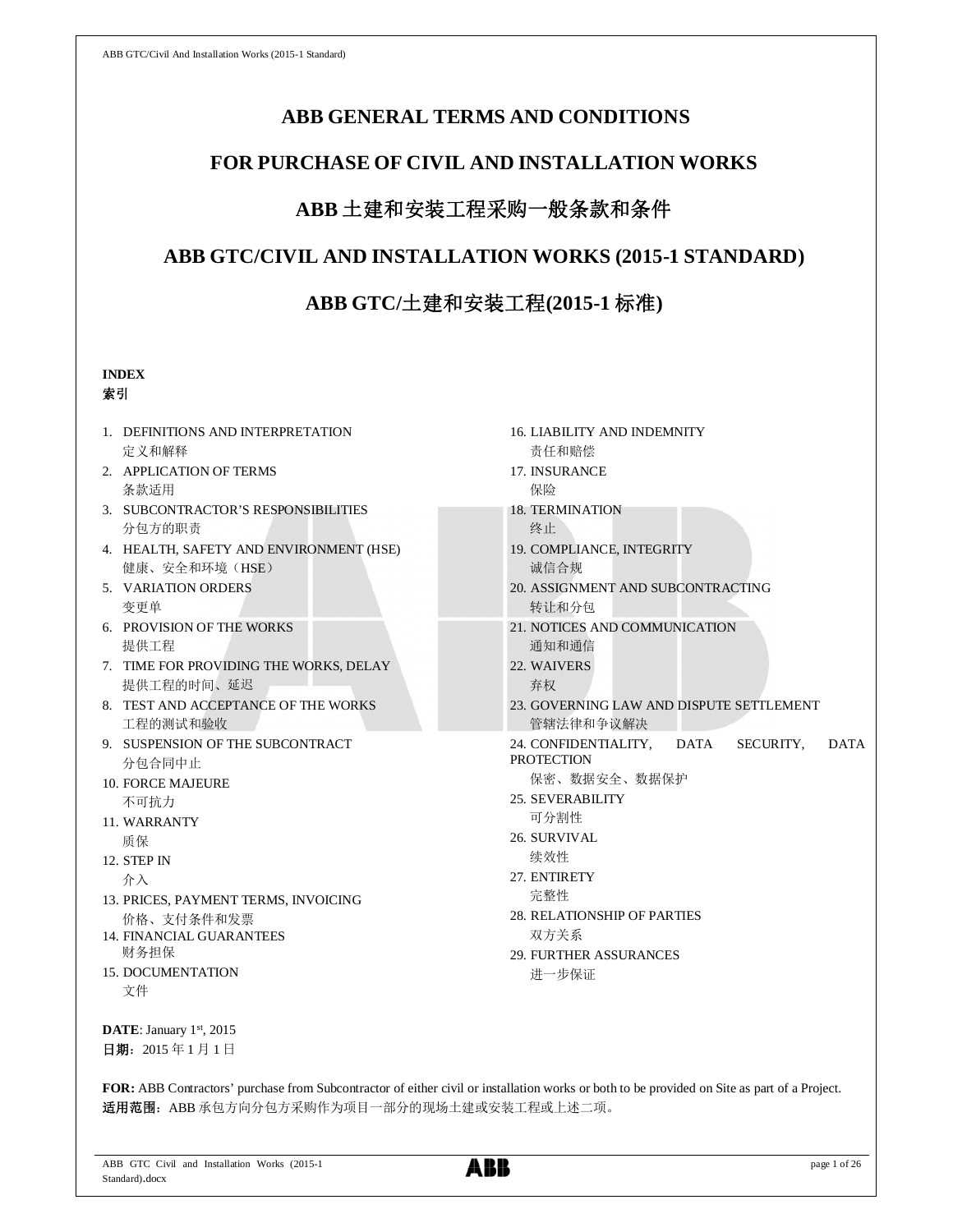#### **1. DEFINITIONS AND INTERPRETATION**

#### 定义和解释

1.1 In this document, the following terms shall have the following meaning:

在本文中,以下术语定义如下:

"ABB Contractor": the purchasing ABB entity being party to the Subcontract;

" ABB 承包方": 进行采购的 ABB 实体, 是分包合同的一方;

"ABB Contractor Data": any data or information acquired by Subcontractor in preparation of or during the fulfilment of the Subcontract, irrespective of whether such data or information relates to ABB Contractor, its Affiliates or their respective customers or suppliers, including but not limited to all technical or commercial know-how, drawings, specifications, inventions, processes or initiatives which are of a confidential nature as well as data or information belonging to ABB Contractor or its Affiliates (i) relating to an identified or identifiable individual or legal entity or any other entity which is subject to applicable data protection or privacy laws and regulations, and/or (ii) being qualified as "personal data", "personal information", or "personally identifiable information" within the meaning of the applicable laws;

"ABB 承包方数据":分包方在准备或履行分包合同过程中获得 的任何数据或信息,无论此种数据或信息是否和 ABB 承包方、其 关联公司或它们的相关客户或供应商有关,包括但不限于具有保 密性质的所有技术或商业专有技术、图纸、规格、发明、流程或 首创以及属于 ABB 承包方或其关联公司的下列数据或信息:(i) 与 须遵守适用的数据保护或隐私法律法规的已知的或可知的个人或 法律实体或任何其他实体有关的,和/或(ii)根据适用法律被归为 "个人数据"、"个人信息"、或"可知个人信息";

"ABB GTC/Civil and Installation Works": the present ABB General Terms and Conditions for Purchase of Civil and Installation Works (2015-1 Standard);

"《ABB GTC/土建和安装工程》":本《ABB 土建和安装工程 采购一般条款和条件》(2015-1 标准);

"Affiliate": any entity, whether incorporated or not, which presently or in the future, directly or indirectly owns, is owned by, or is under common ownership with a Party, by virtue of a controlling interest of 50 % or more of the voting rights or the capital;

"关联公司":现在或将来直接或间接以拥有 50%控制利益或以 上投票权或股本的方式控制一方、被一方控制或与一方一起受其 他方控制的任何公司制或非公司制实体;

"Client": the person, firm or company who has employed or will employ ABB Contractor for the execution of the Project;

"客户":已经雇佣或将要雇佣 ABB 承包方以完成项目的自然人、 企业或公司;

"Effective Date": the day when the Subcontract comes into full force and effect as stated in the Subcontract;

"生效日":分包合同中载明的分包合同生效的日期;

"Final Acceptance Certificate": the document issued by ABB Contractor to Subcontractor in accordance with the provisions of Clause 8.10 below;

"最终验收证书":ABB 承包方根据以下第 8.10 条向分包方出具 的文件;

"Intellectual Property (Rights)": all proprietary rights in results created intellectually (by thought) and protected by law, including but not limited to patents, patent applications and related divisionals and continuations, utility models, industrial designs, trade names, trademarks, copyrights (regarding software source codes, Subcontractor Documentation, data, reports, tapes and other copyrightable material) and respective applications, renewals, extensions, restorations, or proprietary rights in results created intellectually (by thought) which are protected by confidentiality, including but not limited to know-how and trade secrets;

"知识产权(权利)": 受法律保护的智力(思维)劳动成果中 的所有专属权利,包括但不限于专利、专利申请和相关分项申请 和后续申请、实用新型、工业设计、商品名称、商标、版权(关 于软件源代码、分包方文件、数据、报告、磁带和其他享有版权 的材料)和相关申请、续期、延期、恢复,或者受到保密条款保 护的智力(思维)劳动成果中的专属权利,包括但不限于专有技 术和商业秘密;

"Main Contract": the contract entered into between Client and ABB Contractor in respect of the Project;

"主合同":客户和 ABB 承包方就此项目缔结的合同;

 "Order": ABB Contractor's purchase order (PO) issued to Subcontractor requesting the provision of the Works as specified in the Order, which is subject to the ABB GTC/Civil and Installation Works and the Special Terms and Conditions, as the case may be. An Order can be placed either (i) as an electronic Order, or (ii) as a written Order; in both cases the Order shall contain a reference to the ABB GTC/Civil and Installation Works;

"订单":ABB 承包方向分包方发出的采购订单(PO),要求 提供订单中载明的工程,并视情况遵守《ABB GTC/土建和安装工 程》和《特别条款和条件》。订单可以(i) 以电子订单形式出具, 或 (ii) 以书面订单形式出具;在两种情况下订单需包含对《ABB GTC/土建和安装工程》的援引;

"Party": either ABB Contractor or Subcontractor, collectively referred to as "Parties";

"一方": ABB 承包方或分包方, 二者合称"双方";

"Project": the project to be executed by ABB Contractor under the Main Contract;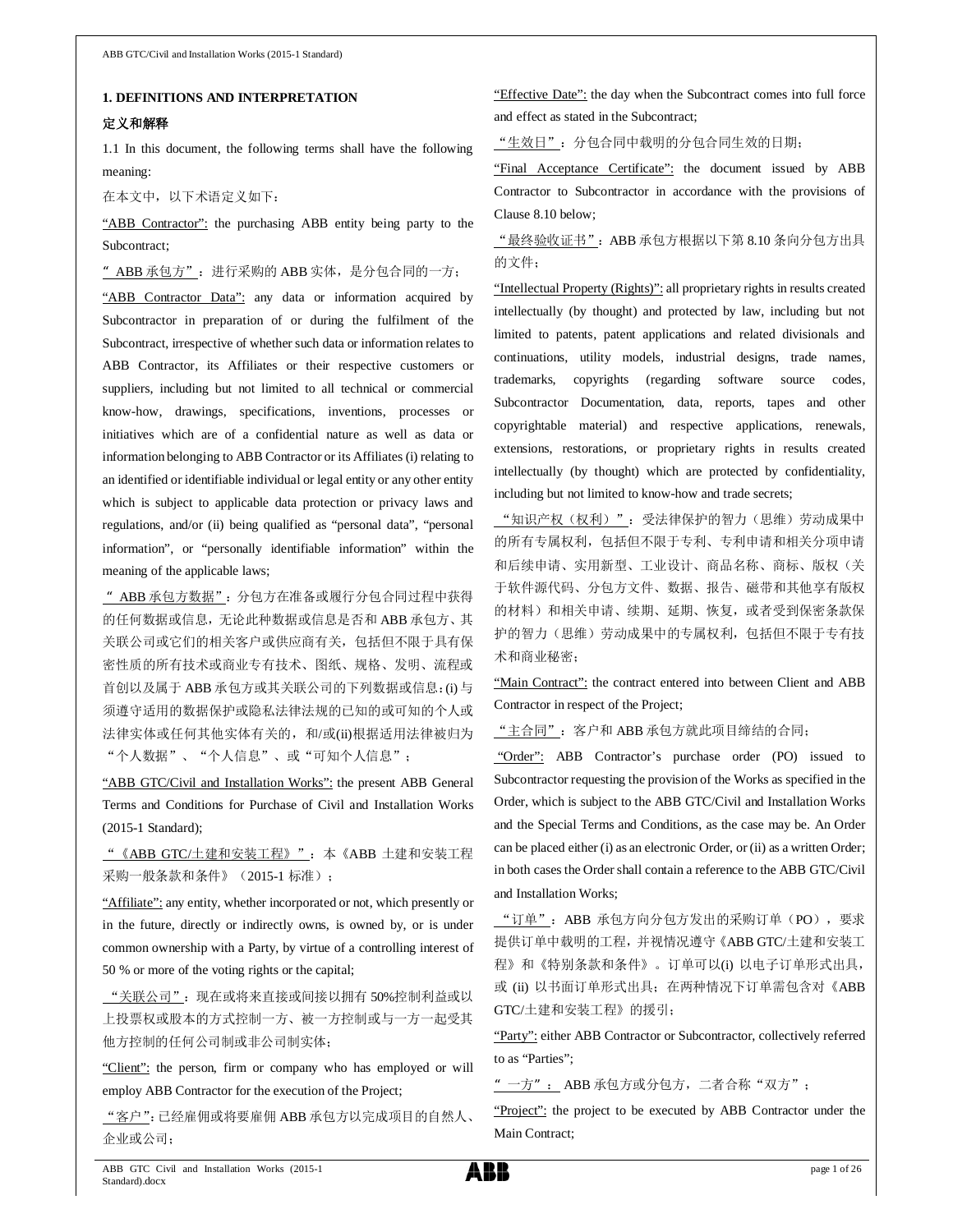"项目":ABB 承包方在主合同下执行的项目;

"Provisional Acceptance Certificate": the certificate issued, as the case may be, by Client or ABB Contractor which evidences that the Project has met the performance criteria as specified in the Main Contract;

"临时验收证书": 客户或 ABB 承包方根据具体情况出具的用以 证明项目符合主合同中规定的履约标准的证书;

"Schedule": the time for completion of the Works as specified in the Subcontract;

"时间表": 分包合同列明的完成工程的时间;

"Site": the location where Subcontractor shall provide the Works;

"现场":分包方应提供工程的场所;

"Subcontract": a written contract, comprising of:

"分包合同":书面合同,包含:

- Subcontract Execution Document,

《分包合同执行文件》

- Special Terms and Conditions, 《特别条款和条件》
- ABB GTC/Civil and Installation Works, 《 ABB GTC/土建和安装工程》

- Annexes,

附件

and/or the Order, which is accepted by Subcontractor (either expressly by written statement or impliedly by fulfilling the Subcontract in whole or in part);

和/或经分包方接受的订单(无论是以书面声明明示或以全部或部 分履行分包合同而暗示地接受订单);

"Subcontractor": the party of the Subcontract responsible for providing the Works;

"分包方":负责提供工程的分包合同的一方;

 "Subcontractor Documentation": any HSE manuals, user guides, drawings, calculations, technical data, logic diagrams, progress reports, quality confirmation certificates, and any such other documents as required under the Subcontract and/or applicable laws;

"分包方文件": 任何 HSE 手册、使用指南、设计图、计算方法、 技术数据、逻辑图、进度报告、质量确认证书、和分包合同和/或 适用的法律要求的任何其他此种文件;

"Subcontractor Equipment": all tools and temporary on Site facilities required for providing the Works;

"分包方设备":提供工程所需的所有工具和在现场的临时设施;

"Subcontract Price": the price to be paid by ABB Contractor to Subcontractor as specified in the Subcontract;

"分包合同价格":分包合同中载明的 ABB 承包方将支付给分包 方的价格;

 "Taking-Over Certificate": the document issued by ABB Contractor in accordance with Clause 8.8 below;

"接管证书":ABB 承包方根据以下第 8.8 条出具的文件;

"Variation Order": a change to the Subcontract such as to alter the Schedule, and to amend, to omit, to add to, or otherwise to change the Works or any parts thereof;

"变更单":对分包合同进行的变更,比如更改时间表、修改、 删除、添加或变更工程或其任何部分;

"Works": the scope of work as specified in the Subcontract, including all labour, material, equipment and services and the Subcontractor Documentation.

"工程":分包合同中载明的工程范围,包括所有劳力、物料、 设备和服务和分包方文件。

1.2 Unless otherwise specified in the present ABB GTC/Civil and Installation Works or the Subcontract:

除非本《ABB GTC/土建和安装工程》或分包合同中另有规定,否 则:

1.2.1 References to Clauses are to Clauses of the ABB GTC/Civil and Installation Works;

参考条款是指参考《ABB GTC/土建和安装工程》中的条款;

1.2.2 Headings to Clauses are for convenience only and do not affect the interpretation of the ABB GTC/Civil and Installation Works;

条款标题仅为提供方便,不应影响《ABB GTC/土建和安装工程》 条款的解释;

1.2.3 The use of the singular includes the plural and vice versa. 单数词语的使用包含其复数,反之亦然。

1.3 Capitalized terms used in the ABB GTC/Civil and Installation Works and the Subcontract shall have the meaning and shall be interpreted in the way described under Clause 1.1 above or as otherwise expressly defined in the ABB GTC/Civil and Installation Works, or the Subcontract.

《ABB GTC/土建和安装工程》和分包合同中使用的大写术语的含 义和解释应遵照以上第 1.1条,或在《ABB GTC/土建和安装工程》 或分包合同中明确定义。

### **2. APPLICATION OF TERMS**

#### 条款适用

2.1 The Subcontract, including the ABB GTC/Civil and Installation Works, shall be the exclusive terms and conditions upon which ABB Contractor is willing to deal with Subcontractor, and the terms of the Subcontract, including the ABB GTC/Civil and Installation Works, shall govern the contractual relationship between ABB Contractor and Subcontractor.

分包合同(包括《ABB GTC/土建和安装工程》)应为 ABB 承包 方愿意和分包方交易的排他性条款,并且分包合同(包括《ABB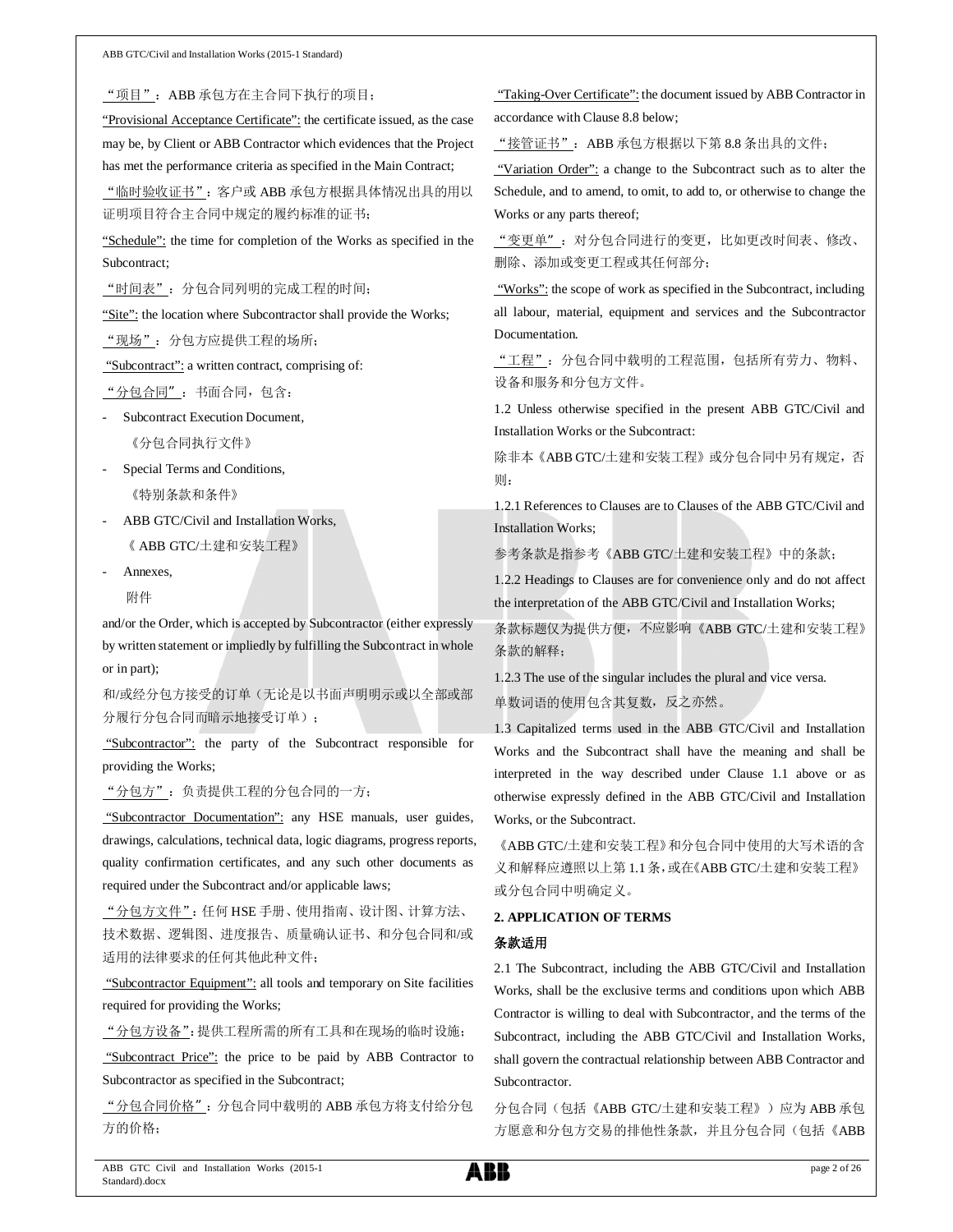GTC/土建和安装工程》的条款)应支配 ABB 承包方和分包方的 合同关系。

2.2 No terms or conditions endorsed upon, delivered with or contained in Subcontractor's quotations, acknowledgements or acceptances, specifications or similar documents will form part of the Subcontract, and Subcontractor waives any right which it otherwise might have to rely on such other terms or conditions.

分包方报价单、确认书或接受函、规范或类似文档上背书的、随 带的或包含的条款不应构成分包合同的一部分,分包方放弃任何 其针对这些条款享有的权利。

2.3 Any amendment to the Subcontract or deviations from the provisions of the Subcontract shall have no effect unless expressly agreed in writing by the Parties.

任何对于分包合同的修订或与分包合同条款的偏差应无效,除非 双面通过书面明确同意。

# **3. SUBCONTRACTOR'S RESPONSIBILITIES**

#### 分包方的职责

3.1 Subcontractor shall provide the Works:

#### 分包方应按以下条件提供工程:

3.1.1 in accordance with the applicable laws and regulations, including but not limited to statutes, ordinances, permits or approvals (collectively, the "Applicable Laws") of any federal, state, local or other authority or labour union applicable to the Works, and shall keep ABB Contractor indemnified against all penalties and liabilities of any kind for non-compliance with any such Applicable Laws. To the extent that such regulations are advisory rather than mandatory, the standard of compliance to be achieved by Subcontractor shall be in compliance with the generally accepted best practice of the relevant industry. The Schedule for the provision of the Works and the Subcontract Price shall be adjusted to take account of any increase or decrease in cost or delay resulting from a change in the Applicable Laws which materially affect Subcontractor in the performance of its obligations under the Subcontract, provided however that adjustments relevant to the provision of the Works are obtained by ABB Contractor from Client under the Main Contract;

根据适用的法律法规,包括但不限于任何联邦、国家、当地或其 他工程适用的有权机关或工会的法规、条例、许可或批准(统称 "适用法律"),并应保持 ABB 承包方免受所有因未遵守此种适 用法律而产生的任何种类的处罚和责任。如此种法规是劝告性的 而非强制性的,分包方遵守的标准应是相关行业普遍接受的最佳 标准。对提供工程的时间表及分包合同价格的调整应考虑到由于 适用法律变更而实质性地影响分包方履行分包合同下义务导致的 任何费用的增加或减少或延迟,但前提为客户同意 ABB 承包方对 主合同下与提供工程有关的时间表进行调整;

3.1.2 in accordance with the quality standards stated under Clause 11.1 and further specified in the Subcontract;

遵照第 11.1 条说明的和分包合同中进一步指明的质量标准;

3.1.3 free from defects and from any rights of third parties;

没有瑕疵并且不存在第三方的任何权利;

3.1.4 on the dates specified in the Schedule;

按照时间表的规定日期;

3.1.5 as per bill of quantities specified in the Subcontract; 按照分包合同中规定的工程量清单;

3.1.6 in accordance with ABB Contractor's instructions which may be issued from time to time; and

根据 ABB 承包方不时发出的指示; 和

3.1.7 by skilled, experienced and competent engineers, foremen and labour, hired in numbers necessary for the proper and timely provision of the Works.

由雇佣的能适当和按时提供工程所需人数的、熟练的、有经验的 和能胜任的工程师、工长和工人完成。

3.2 Subcontractor shall not substitute or modify any of the Works or make any changes to the Works without ABB Contractor's prior written approval.

未经 ABB 承包方事先书面批准,分包方不应替换或修改任何工程 或变更工程。

3.3 Subcontractor shall carry out and be responsible for the Works. If during the approval procedure ABB Contractor/Client requires any modifications of the submitted design in the frame of the completeness and functionality of the Works such modifications shall be deemed to be included in the Subcontract Price. Subcontractor shall prepare drawings, calculations, patterns, models, and other Subcontractor Documentation and information of a similar nature, in sufficient detail to satisfy all Applicable Laws and regulatory approvals and to provide ABB Contractor and Client and other persons concerned with sufficient information to install, maintain and otherwise use the completed Works.

分包方应完成工程并对其负责。如果在批准程序期间, ABB 承包 方/客户要求对工程的设计在完整性和功能性的范围内进行任何 修改,该修改应被视为包含在分包合同价格内。分包方应准备充 分的详细的设计图、计算方法、图案、模型和其他类似性质的分 包合同文件和信息,以满足所有适用法律和法规下的审批,并向 ABB 承包方和客户和其他有关人员提供足够的信息以安装、维护 和使用完整的工程。

3.4 Subcontractor shall satisfy itself as to all specifics of the Site and all other aspects of the Project insofar as they affect the Works or the execution of the Subcontract. Subcontractor shall also satisfy itself as to the means of access to the Site, the accommodation and telecommunication equipment which may be required, the extent and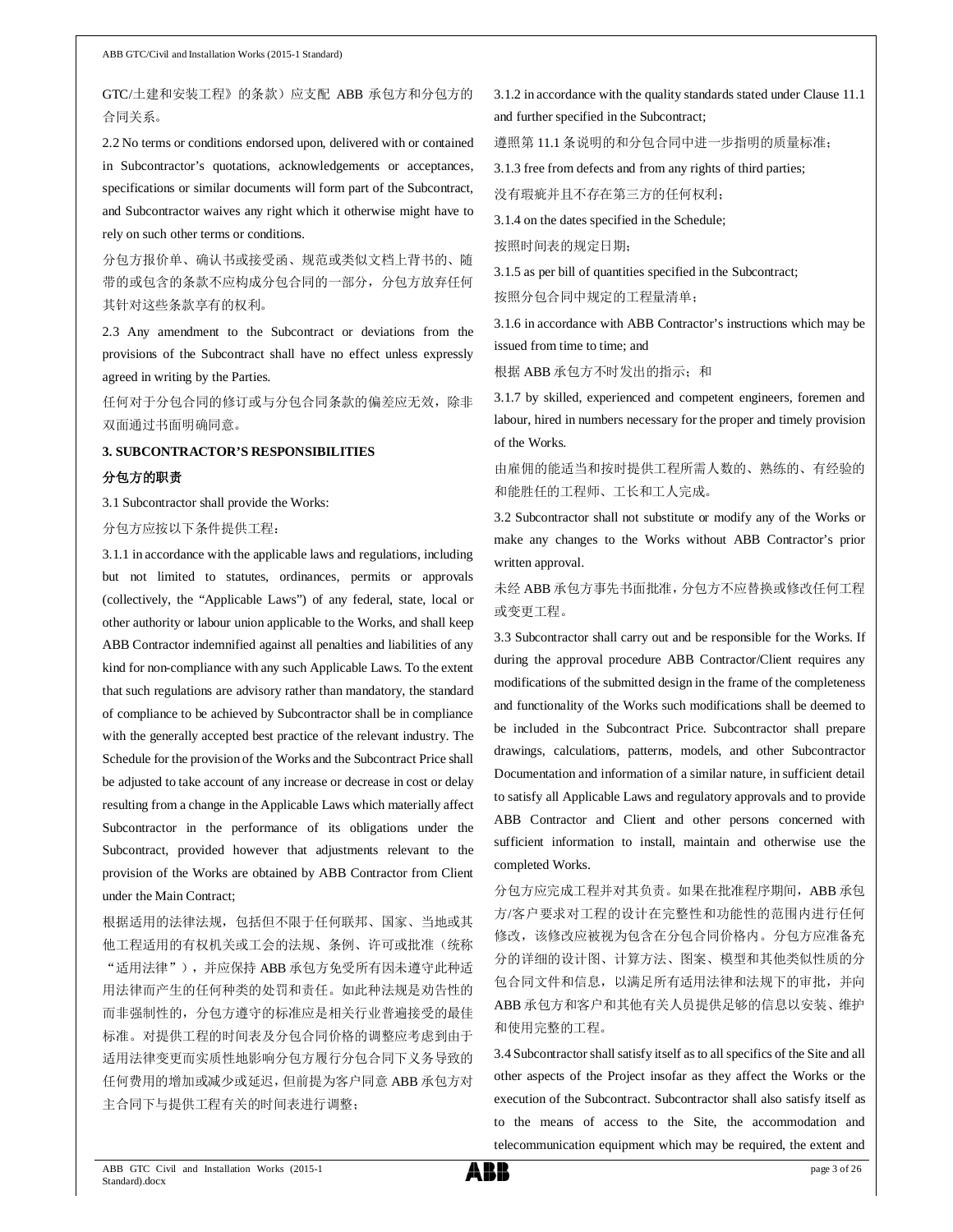nature of work, which specific kind of labour, material, equipment and services are required and available for providing the Works and whether Subcontractor has reasonably considered all such aspects in the Subcontract Price, including but not limited to temporary power and water supply and sufficient storage area for which Subcontractor shall be responsible.

分包方应了解并接受现场的所有详情和对工程或执行分包合同有 影响的所有其他方面。分包方同样应了解并接受进入现场的方法、 可能需要的膳宿供应和通讯设备,为提供工程需要并可利用的特 定种类的劳力、物料、设备和服务的工作程度和性质,并且在分 包合同价格中合理考虑所有这些方面,包括但不限于分包方应负 责的临时电力和水力供应和足够仓储区域。

3.5 Subcontractor's failure to examine the Site or obtain all information required, shall not relieve Subcontractor neither from the responsibility of estimating properly the cost of providing the Works, nor from the responsibility for additional costs arising out of or in connection with such omission, nor from the responsibility for the performance of the Subcontract. Neither ABB Contractor nor Client assumes any responsibility whatsoever concerning the sufficiency or accuracy of such investigations, the records thereof, or of any interpretations set forth. Neither ABB Contractor nor Client offers any guarantee or warranty, either expressed or implied, that the conditions indicated by such investigations, or the records thereof, are representative of conditions existing throughout the Site. Subcontractor understands and expressly acknowledges that unforeseen developments may occur and that conditions different from those indicated may be encountered.

分包方未检查现场或未获得所有所需信息不应免除分包方适当估 计工程费用的责任,及由该疏忽造成或与之有关的额外费用的责 任,及履行分包合同的责任。ABB 承包方或客户皆不对该调查、 记录或其任何解释的充分性或准确性承担任何责任。ABB 承包方 或客户皆不以明示或默示的方式保证或担保该调查或其记录指出 的情况代表目前整个现场的情况。分包方理解和接受可能出现未 预估到的新情况和遭遇未列明的情况。

3.6 Subcontractor shall be deemed to have examined and taken into consideration all relevant conditions, risks, contingencies, legal requirements, necessary schedules, drawings and plans and all other circumstances which may influence or affect the provision of the Works or its obligations under the Subcontract, and to have obtained on its own responsibility all additional information and details which Subcontractor requires for the execution and completion of the Subcontract. ABB Contractor shall not be responsible for any costs or losses due to failure of Subcontractor to obtain such information.

分包方应被视为已检验和考虑所有相关条件、风险、偶发性、法 律要求、必要的时间表、设计图和计划和所有其他可能影响工程 提供或其分包合同下义务的情况,并已自担责任获得分包方为执 行和完成分包合同要求的所有额外信息和详细资料。ABB 承包方 不应对分包方未获得该信息而导致的任何费用或损失负责。

3.7 Subcontractor shall give all notices and obtain and pay for all permits, visas, licences and fulfil all other requirements necessary for providing the Works.

### 分包方应发布所有通知,获得和支付所有许可、签证、特许和满 足提供工程所需的所有其他要求。

3.8 Subcontractor shall hire and provide sufficient number of competent, experienced and/or certified personnel for the provision of the Works. Subcontractor shall hire competent representatives to supervise the provision of the Works at Site and shall give notice to ABB Contractor about the names of such representatives. Upon ABB Contractor's request Subcontractor shall remove forthwith from the Site any person who, in the opinion of ABB Contractor, misconducts or is incompetent or negligent. Any person so removed shall be replaced within fifteen (15) calendar days by a competent substitute. All costs relating to such removal shall be borne by Subcontractor.

分包方应雇佣和提供能胜任、有经验和/或有资质证书的足够人数 的人员来提供工程。分包方应雇佣胜任的代表监管现场提供的工 程并应将该代表的姓名通知 ABB 承包方。经 ABB 承包方要求, 分包方应将 ABB 承包方认为有不当行为或不胜任或疏忽大意的 任何人立即移出现场。任何被移出的人应在十五(15)个日历日 内由胜任的人代替。与该移出有关的所有费用应由分包方承担。

3.9 Subcontractor shall have available all Subcontractor Equipment required for the provision of the Works. Such Subcontractor Equipment brought to Site for the purpose of executing the Works shall not be removed without ABB Contractor's prior written approval.

分包方应具备提供工程所需的所有分包方设备。为执行工程之目 的而带至现场的该分包方设备在得到 ABB 承包方事先书面批准 之前不应被移出。

3.10 Subcontractor shall access the Site only with ABB Contractor's prior written approval. ABB Contractor shall grant Subcontractor access to the respective portions of the Site (as may be required in accordance with the Schedule) to enable Subcontractor to perform its obligations under the Subcontract.

分包方仅在得到 ABB 承包方事先书面批准后才可进入现场。ABB 承包方应授权分包方进入现场的相关部分(根据时间表需要), 使分包方能履行分包合同下的义务。

3.11 Subcontractor shall pay and be responsible for the suitability and availability of access routes to the Site as well as for any special or temporary rights of way required by, for or in connection with access to the Site and performance of its obligations under the Subcontract. Subcontractor shall take precautions to keep all public or private roads or tracks clear of any spillage or droppings from its traffic. All such spillage or droppings which occur shall be cleared immediately at Subcontractor's risk and expense.

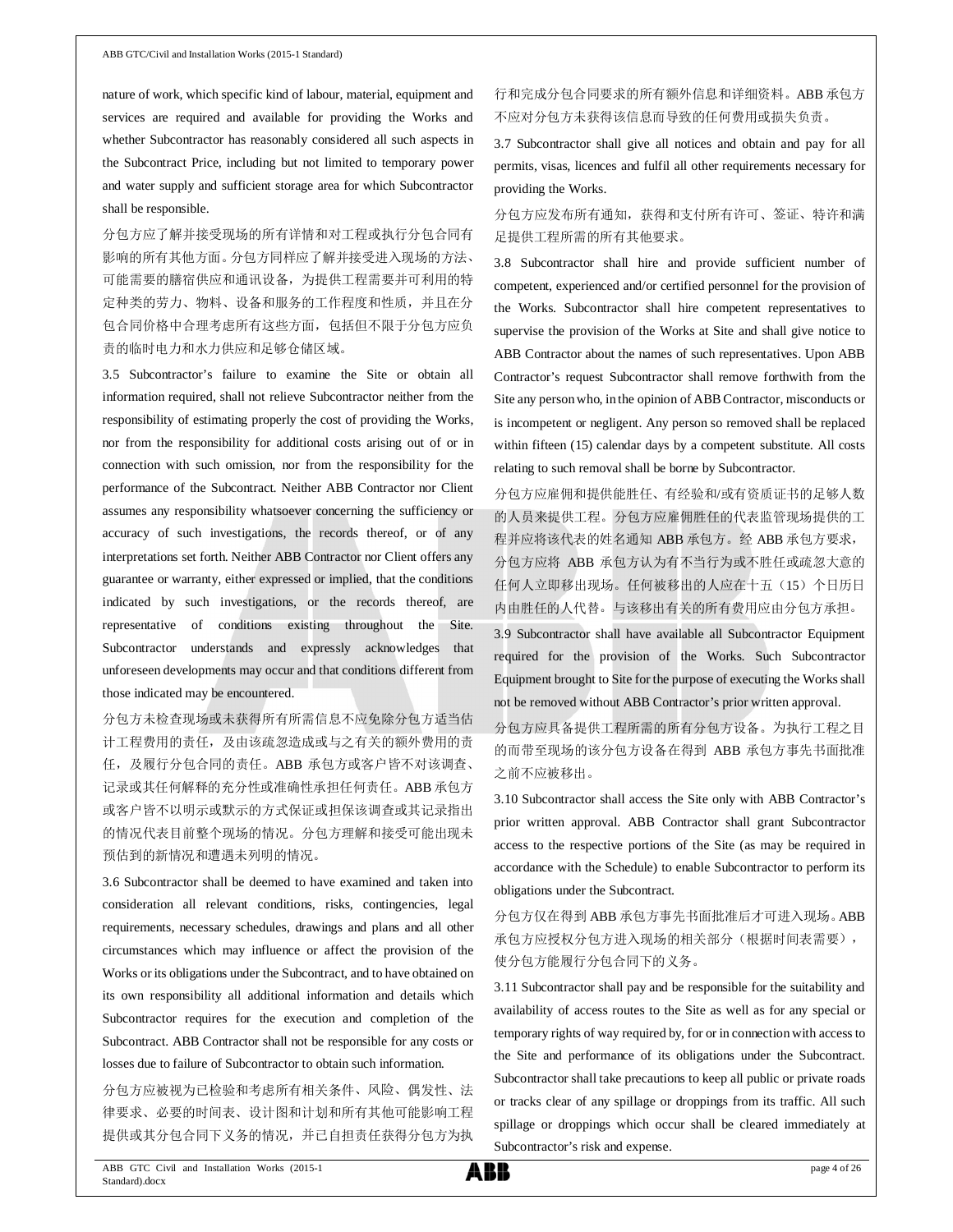分包方应就进入现场路线的适合性和有效性和履行分包合同项下 其义务要求的或与之有关的特殊或临时通行权利进行支付并对其 负责。分包方应采取预防措施确保其运输途中没有物品溢出或掉 落在所有公共或私人道路或路径。如发生此种溢出或掉落,应立 即清理并由分包方承担风险和费用。

3.12 Subcontractor shall bear the risk of loss of or damages to the Works until issuance of the Provisional Acceptance Certificate or six (6) months from issuance of the Taking-Over Certificate whichever occurs first. Notwithstanding the foregoing, Subcontractor shall be responsible for any loss of or damages to the Works caused by Subcontractor after issuance of the Provisional Acceptance Certificate or six (6) months after Taking-Over Certificate whichever occurs first. 分包方应承担工程损失或损坏的风险直到出具临时验收证书或出 具接管证书后六(6)个月,以早者为准。尽管有前述规定,分包 方应对出具临时验收证书后或出具接管证书六(6)个月之后(以 早到者为准)由分包方造成的工程的任何损失或损坏负责。

3.13 Subcontractor shall properly cover up and protect until issuance of the Taking-Over Certificate any section or portion of the Works which is exposed to loss or damage due to weather or other causes and shall take every reasonable precaution to protect such section or portion of the Works.

分包方应适当地遮盖和保护工程的任何部分或部位,防止其暴露 在外而因天气或其他原因遭到损失或损坏,并应尽到合理谨慎义 务保护工程的该部分或部位,直到出具接管证书。

3.14 Subcontractor shall co-operate with ABB Contractor's request in scheduling and providing the Works to avoid conflict or interference with work provided by other contractors and third parties at Site.

分包方应配合 ABB 承包方的要求安排和提供工程,以避免与在现 场工作的其他承包商和第三方产生冲突或带来干扰。

3.15 If the provision of the Works depends on proper provision of equipment or execution of works by ABB Contractor, Client or third parties, Subcontractor shall, prior to proceeding with the affected part of the Subcontract, promptly report in writing to ABB Contractor any apparent discrepancies or defects in equipment or execution of work or material. Otherwise such equipment or execution of works shall be deemed to be accepted by Subcontractor.

如果分包方提供工程依赖于 ABB 承包方、客户或第三方适当地提 供设备或执行工作,分包方应在履行分包合同受影响部分之前, 立即向 ABB 承包方书面报告设备或执行工作或物料中的任何明 显不符或缺陷。否则应视为分包方已接受该设备或执行的工作。

3.16 Subcontractor shall be responsible for handling of materials and equipment supplied by ABB Contractor. This includes unloading and loading at the Site stores, store keeping and transportation within the Site. Subcontractor shall at its own expense provide store buildings and fence around the storage area and maintain a suitable store recording system. The stores shall be open at all times for inspection by ABB

Contractor or Client. Upon arrival of materials and equipment on Site, Subcontractor shall perform an inspection and any defects and deficiencies are to be recorded on the receipt. Unless such remarks on the receipts are noted, materials and equipment shall be deemed to have been received in good order and condition. From this moment such materials and equipment shall be deemed to be handed over and in the custody of Subcontractor. Any loss or damage shall be immediately reported to ABB Contractor. Subcontractor shall be responsible for the security measures at Site and shall bear the risk of loss or damage of anything brought to Site by Subcontractor, and all material and equipment unloaded by Subcontractor.

分包方应负责处理由 ABB 承包方提供的物料和设备。这包括在现 场卸载和装载备用品,现场保存和运输储备用品。分包方应自担 费用提供备用品房屋和在备用品区周围建立防护栏,并建立合适 的备用品记录系统。备用品应始终向 ABB 承包方或客户开放以供 检查。一旦物料和设备抵达现场,分包方应进行检查,并将任何 缺陷或不符记录在签收单上。除非在签收单进行该备注,否则物 料和设备应被视为在良好状况下接收。自此该物料和设备应被视 为移交并由分包方保管。发生任何损失或损害应立即报告 ABB 承 包方。分包方应负责现场的安全措施,并应对分包方带至现场的 物品和分包方卸载的物料和设备的任何损失或损害承担风险。

3.17 Upon ABB Contractor's request, Subcontractor shall remove without undue delay any material, equipment, scaffolding, debris etc. arising from the provision of the Works to avoid hindrance in access to the Works, routes, buildings or elsewhere.

一旦 ABB 承包方要求,分包方应不过分延迟地移除由提供工程带 来的任何物料、设备、脚手架、碎片等,避免妨碍进入工程、道 路、建筑物或其他地方。

3.18 Before issuance of the Taking-Over Certificate Subcontractor shall clean the Site to the satisfaction of ABB Contractor.

在出具接管证书之前,分包方应清理现场以至 ABB 承包方满意。 3.19 If any portion of the Works is covered or otherwise made inaccessible contrary to the request of ABB Contractor or to requirements of the Subcontract, such portion must, upon written request of ABB Contractor, be uncovered for ABB Contractor's inspection and thereafter be covered again, all at Subcontractor's cost. If any portion of the Works has been covered or otherwise made inaccessible which ABB Contractor has not specifically requested to inspect prior to being covered, ABB Contractor may request to inspect such Work and it shall be uncovered by Subcontractor. If such Work is found to be in accordance with the Subcontract, the reasonable direct cost of uncovering and covering shall, after issuance of a Variation Order, be for the account of ABB Contractor. If such Work is found not to be in accordance with the Subcontract, Subcontractor shall bear such costs.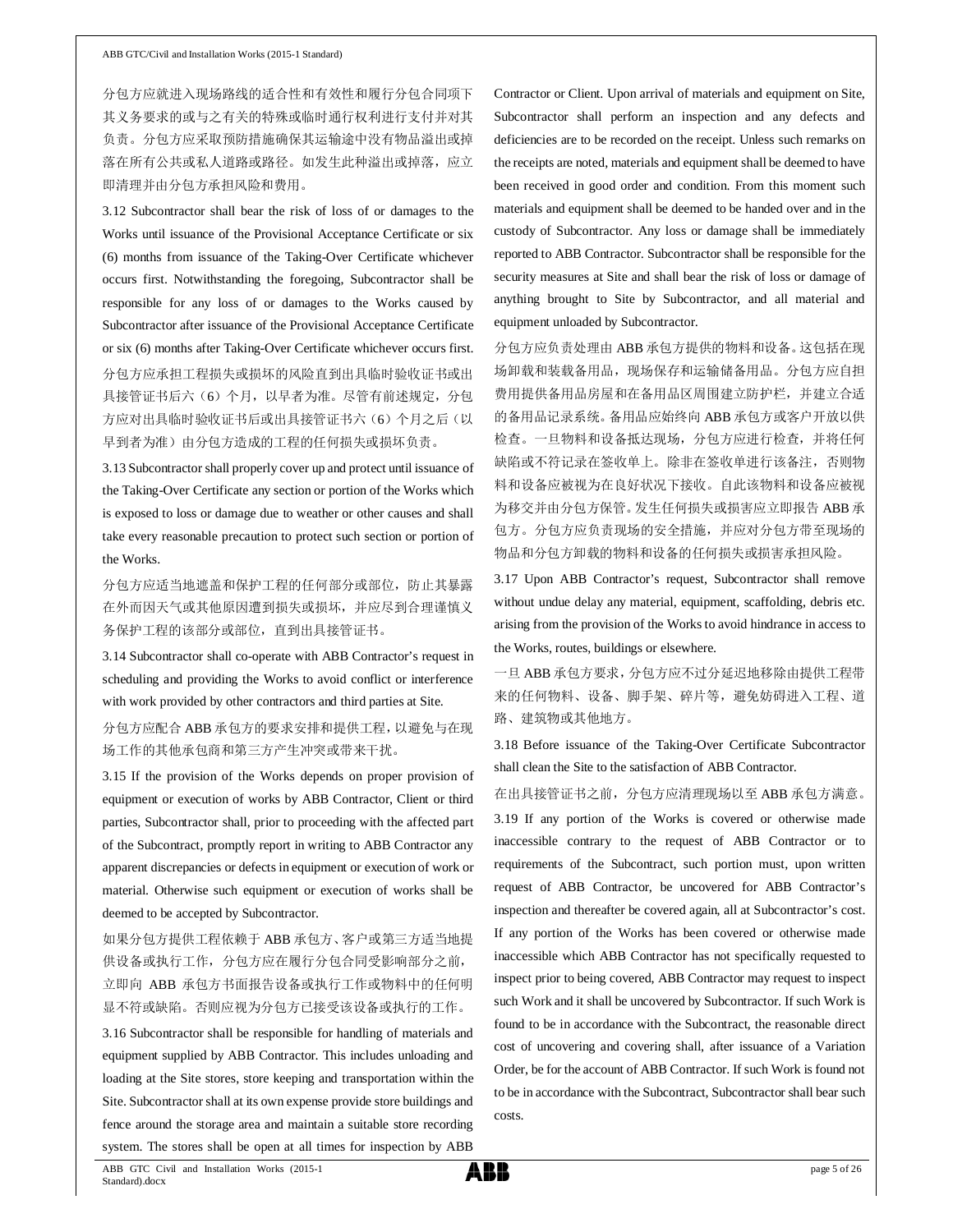如果工程的任何部分被覆盖或与 ABB 承包方要求或分包合同的 要求相悖而不可进入,则一旦 ABB 承包方书面要求,该部分必须 揭开以供 ABB 承包方检查并且再次覆盖,费用皆由分包方承担。 如果工程的任何部分被覆盖或不可进入,而 ABB 承包方在工程被 覆盖前未特别要求就此进行检查, ABB 承包方可以要求检查该工 程,并应由分包方负责揭开。如果发现工程符合分包合同,揭开 和覆盖工程的合理直接费用应在出具变更单后由 ABB 承包方承 担。如果发现工程不符合分包合同,分包方应承担该费用。

3.20 Subcontractor shall be responsible for any activities performed by its employees in relation to the Subcontract, and in particular the following shall apply:

分包方应对其员工履行的与分包合同有关的任何行为负责,特别 是以下内容应适用:

3.20.1 Subcontractor assumes full and exclusive responsibility for any accident or occupational disease occurred to its employees in relation to the performance of the Subcontract.

# 分包方对其员工发生的与履行分包合同有关的任何事故或职业病 承担完全的排他性的责任。

3.20.2 It is expressly agreed that the Subcontract does not imply any employment relationship between ABB Contractor and Subcontractor, or between ABB Contractor and Subcontractor's employees assigned to the execution of the Subcontract. ABB Contractor shall remain free of any direct or indirect responsibility or liability for labour, social security or taxes with respect to Subcontractor and its employees assigned to the performance of the Subcontract.

双方明确同意分包合同并不意味着 ABB 承包方和分包方之间存 在任何雇佣关系,或 ABB 承包方和分包方指派完成分包合同的员 工之间有任何雇佣关系。对于分包方和其委派完成分包合同的员 工, ABB 承包方不承担任何直接或间接的与劳动、社会保险或税 务有关的责任或债务。

3.20.3 Subcontractor shall hire in its own name all employees required to perform effectively the Subcontract, who shall under no circumstances act as ABB Contractor's employees.

分包方应以其名义雇佣有效履行分包合同所需的所有雇员,这些 雇员在任何情况下不得以 ABB 承包方雇员的名义行事。

3.20.4 Subcontractor shall be solely and exclusively responsible for any claims and/or lawsuits filed by its employees and – unless caused by ABB Contractor's gross negligence or intentional act – hold ABB Contractor entirely safe and harmless from such claims and/or lawsuits. Subcontractor undertakes to voluntarily appear in court, recognizing its status as sole and exclusive employer, and to provide ABB Contractor with any and all requested documentation necessary to ensure proper legal defence of ABB Contractor in court.

分包方应单独和排他性地对由其员工提起的任何索赔和/或诉讼 负责(除非由 ABB 承包方的重大过失或故意行为导致), 并使 ABB 承包方完全安全和免于承担此种索赔和/或诉讼的责任。分包

方承诺其会自愿出庭,并承认其单独和排他性的雇主身份,并向 ABB 承包方提供保证能使 ABB 承包方在法庭中有适当的法律辩 护的任何和所有所需的文件和信息。

3.20.5 ABB Contractor is authorized to make any payments due to Subcontractor's employees performing the Subcontract, in order to avoid lawsuits. Such payments may be made through withholding Subcontractor's credits, through offsetting or in any other way. Subcontractor shall provide any support requested by ABB Contractor with regard to such payments and indemnify ABB Contractor for any payments made.

ABB承包方被授权向履行分包合同的分包方雇员支付任何到期款 项,以避免诉讼。此种付款通过扣除给予分包方的信用额度、抵 消或任何其他方式来进行。分包方应根据 ABB 承包方要求提供关 于此种付款所需的任何支持且就此付款对 ABB 承包方进行补偿。

#### **4. HEALTH, SAFETY AND ENVIRONMENT (HSE)**

#### 健康、安全和环境(**HSE**)

4.1 Subcontractor shall comply and ensure compliance by any of its employees and subcontractors with all applicable laws relating to HSE throughout the performance of the Subcontract.

### 分包方应在履行分包合同过程中遵守和保证其员工和分包商遵守 适用的有关 HSE 的法律。

4.2 Subcontractor shall comply with (i) ABB Contractor's HSE instructions for the Site and ABB's Code of Practice for Safe Working (as referred to in the Special Terms and Conditions), (ii) Client's instructions concerning HSE at Site and (iii) applicable industry standards and good engineering practice.

分包方应遵守(i) ABB 承包方的现场 HSE 指示和 ABB 的安全施工 规范 (参照《特别条款和条件》), (ii) 客户的现场 HSE 指示和 (iii) 适用的行业标准和良好的工程惯例。

4.3 Subcontractor shall allocate sufficient and qualified HSE resources to satisfy its obligations with regard to HSE. Resources allocation shall be reviewed periodically by Subcontractor and shared with ABB Contractor to ensure HSE requirements can be met. Subcontractor shall ensure that all its personnel, and its subcontractors' personnel, working on Site shall have received relevant training and induction before being allowed to work on Site. Subcontractor shall immediately remove from Site any person who, in ABB Contractor's opinion, fails to comply with the provisions of the relevant legislation, regulations and rules as appropriate or such other HSE legislation, which from time to time may be in force.

分包方应分配足够的、合格 HSE 资源来满足其 HSE 相关的义务。 分配的资源应由分包方定期检查并和 ABB 承包方共享,以确保符 合 HSE 要求。分包方应保证其所有在现场工作的人员和其分包商 的人员在现场工作之前应接受过相关培训。分包方应立即将 ABB 承包方认为未遵守适当的相关法律、法规和规则,或其他不时生 效的 HSE 法律的任何人员从现场撤走。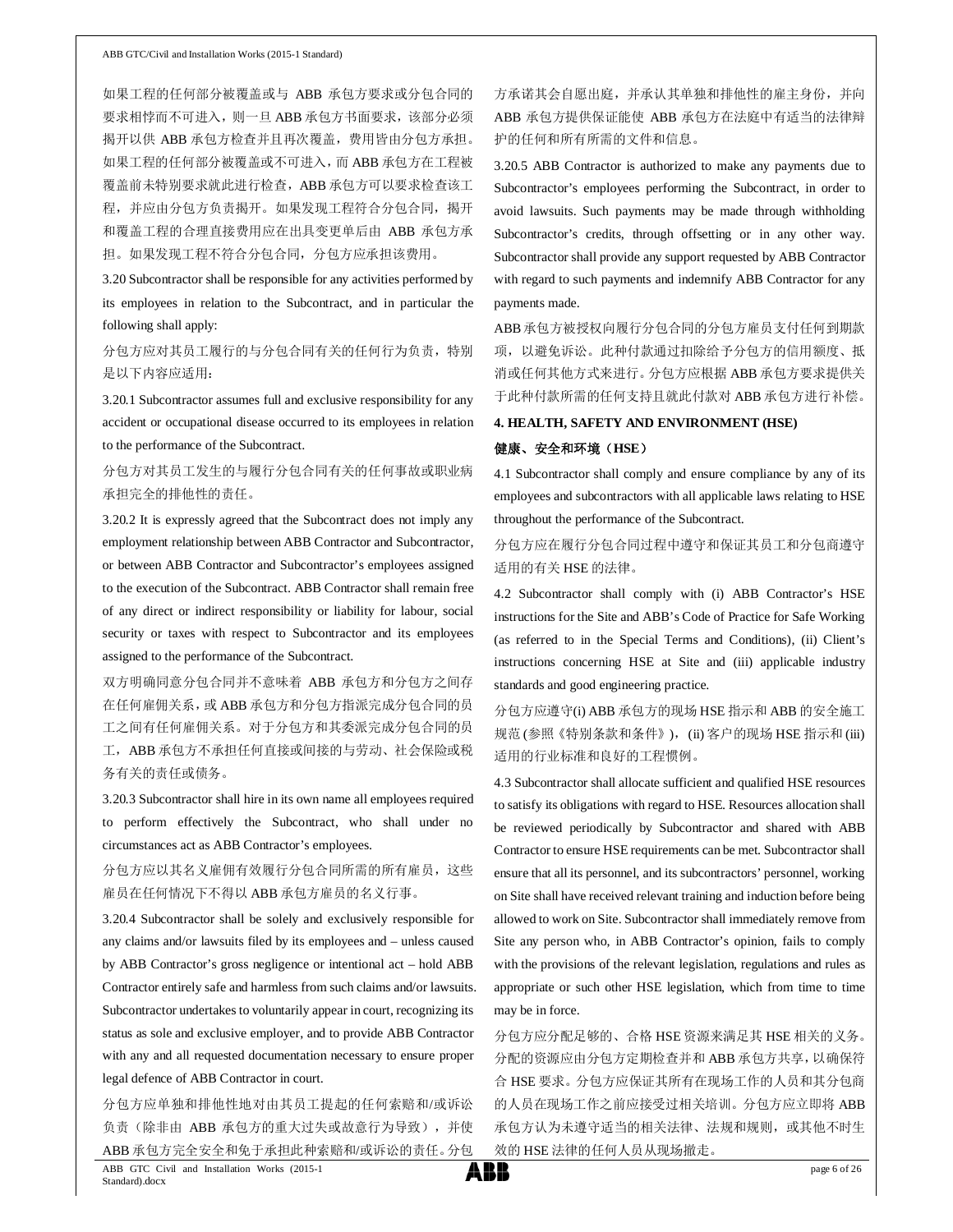4.4 Subcontractor shall be solely responsible for the health and safety of all its employees and subcontractors at Site and shall immediately advise ABB Contractor and the relevant authority, if so required, of the occurrence of any accident, incident or near-miss on or about the Site or otherwise in connection with the provision of the Works. Within twenty four (24) hours after the occurrence of any such accident, incident or near-miss, Subcontractor shall furnish ABB Contractor with a written report, which shall be followed within fourteen (14) calendar days by a final report. Subcontractor shall also provide such a report to the appropriate authority when required. This procedure shall not relieve Subcontractor from the full responsibility to protect persons and property, and from its liability for damages.

分包方应独自对所有其在现场的员工和分包商的健康和安全负责, 并且如被要求,应立即通知 ABB 承包方和相关机关在现场上发生 或与之有关的,或与提供工程有关的任何事故、事件或侥幸未发 生的事件。此种事故、事件或侥幸未发生事件发生后的二十四(24) 小时内,分包方应向 ABB 承包方提供书面报告,并在之后在十四 (14)个日历日内出具最终报告。如被要求,分包方也应向适当 的机关提供此报告。此程序不应免除分包方保护人身和财产的完 全责任和对损失的责任。

4.5 Subcontractor shall hire only persons free from contagious diseases. Subcontractor shall, if requested by ABB Contractor, perform medical examination of its employees and provide ABB Contractor with the results of such examination, unless such provision would violate applicable laws.

分包方仅应雇佣无传染病的人员。如 ABB 承包方要求,分包方应 对其雇员进行健康检查并向 ABB 承包方提供该检查的结果,除非 该提供违反适用的法律。

4.6 Subcontractor shall maintain the whole area of its operations in a clean, tidy and safe condition and arrange all items necessary for providing the Works in an orderly manner. Any rubbish, waste material, debris, etc. generated from providing the Works shall be systematically cleared off the working areas and Subcontractor shall be responsible for disposing material in accordance with Applicable Laws. In addition, any such substance or material that could cause damage or harm to the environment shall be stored, transported, treated and removed to, at and from the Site in the most environmental friendly way possible and in accordance with Applicable Laws. Subcontractor shall also clear all its items constituting a fire hazard from Site. If Subcontractor fails to immediately comply with written instructions to clear materials, ABB Contractor shall clear such materials at Subcontractor's risk and expense.

分包方应保持其整个运营区域干净、整洁和安全,并有序安置提 供工程所需的所有物品。应将提供工程产生的任何垃圾、废弃物 料、碎片等系统地清理出工作区域,并且分包方应负责根据所适 用的法律处置这些物料。另外,任何可能损害或破坏环境的物质

或物料,应根据可适用的法律以可能的最环境友好的方式储存、 运输、处理和移出现场。分包方应将所有可能造成火灾的物品清 除出现场。如果分包方未遵守书面指示立即清理物料, ABB 承包 方应清理该材料并由分包方承担风险和费用。

4.7 Subcontractor shall notify ABB Contractor of all hazardous materials (as such term is defined in applicable laws or regulations) which are contained in the Works. Subcontractor shall furnish ABB Contractor with copies of all applicable material safety data sheets and provide any appropriate special handling instructions for the Works no later than ten (10) calendar days prior to the provision of the Works.

分包方应通知 ABB 承包方工程中包含的所有有害物质(按所适用 的法律法规中定义的术语)。分包方应在提供工程前不迟于十(10) 个日历日,向 ABB 承包方提供所有适用物质安全数据表的复印件 和提供任何合适的工程特殊处理指示。

#### **5. VARIATION ORDERS**

#### 变更单

5.1 ABB Contractor may issue, in the standard form provided in the Annexes, Variation Orders to Subcontractor to alter the Schedule, to amend, omit, add to, or otherwise change the Works or any parts thereof. Subcontractor shall carry out such Variation Orders only upon receipt of written Variation Order and continue to be bound by the provisions of the Subcontract. The value of each Variation Order shall then be added to or deducted from the Subcontract Price, as appropriate and specified in Clause 5.2. The Variation Order shall, as the case may be, express the amount of time by virtue of which the Schedule shall be shortened or extended.

ABB 承包方可以附件中的标准格式向分包方下达变更单,以更改 时间表、修改、删除、添加或变更工程或其任何部分。分包方仅 当收到书面变更单后方可履行该变更单,并继续受分包合同约束。 每份变更单的价格应根据第 5.2 条适当地从分包合同价格中增加 或扣除。变更单应根据实际情况缩短或延长时间表以表明时间量。

5.2 Payments or credits for any variations covered by a Variation Order shall be calculated in accordance with the following order: (i) agreed unit price list as defined in the Subcontract, (ii) lump sum to be agreed between ABB Contractor and Subcontractor, (iii) on a time and material basis or, (iv) if necessary, as a combination of these methods. If the agreed unit price list does not cover the subject matter of the Variation Order, an additional price shall be determined by ABB Contractor on the basis of prices in the list for similar goods, and added to the unit price list.

变更单涵盖的任何变更的款项或信用额度应按照以下顺序计算: (i) 分包合同中约定的单价清单, (ii) ABB 承包方和分包方同意的 一次性付款,(iii) 以时间和物料为基础或,(iv) 如有必要,可以同 时使用这些方式。如果约定的单价清单不涵盖变更单中的项目, ABB承包方应以清单中累似货物的价格为基础决定未涵盖项目的 价格,并加入单价清单中。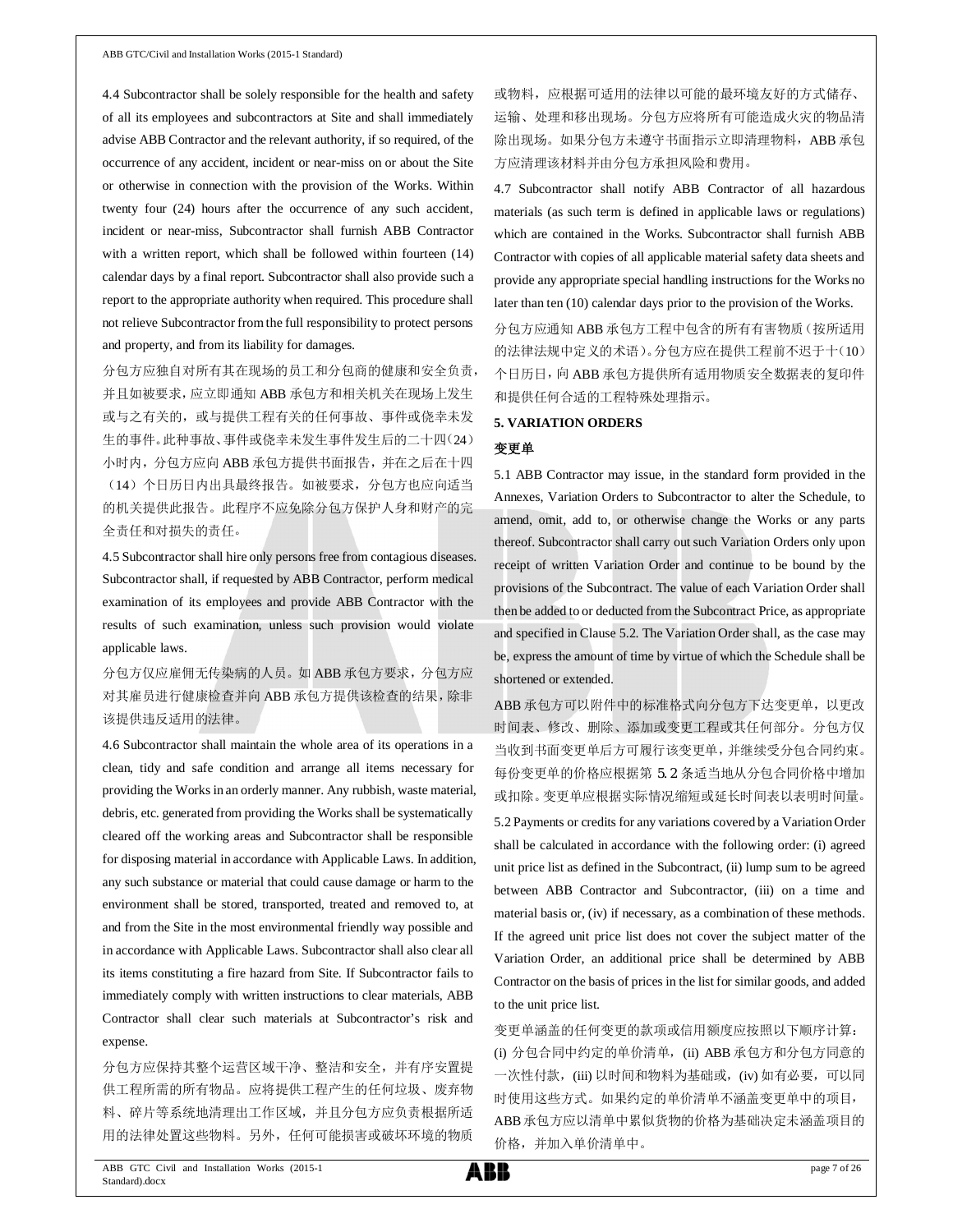5.3 Variations requested by ABB Contractor in a reasonable time period shall not result in extension of time for performance of Subcontractor's obligations.

ABB承包方在合理时间内要求的变更不应延长分包方履行其义务 的时间。

5.4 If Subcontractor believes that any order, request, act or omission of ABB Contractor involves or constitutes a change to the Subcontract, Subcontractor shall within five (5) calendar days of such order, request, act or omission forward a written proposal for a Variation Order in respect of such change to ABB Contractor. Subcontractor shall not be entitled to additional compensation in respect of costs and/or time incurred, unless ABB Contractor issues a Variation Order as a result of Subcontractor's proposal and Subcontractor complies strictly with the notice provisions of this Clause.

如果分包方认为 ABB 承包方的任何订单、要求、行为或疏漏涉及 到或构成对分包合同的变更,分包方应在此种订单、要求、行为 或疏漏后的五(5)个日历日内就此种变更向 ABB 承包方书面提 议其出具变更单。除非 ABB 承包方因分包方提议而发出变更单, 且分包方严格遵守此条款中的通知义务,否则分包方对由此产生 的费用和/或时间不享有额外补偿。

5.5 Subcontractor shall not postpone or delay the performance of a Variation Order on the grounds of dispute, or that it is subject to acceptance by Subcontractor, or agreeing to the value amount, and/or time extension to Schedule.

分包方不应以有争议,或变更单需分包方接受,或需分包方同意 价格和/或延长时间表为由而推迟或延迟履行变更单。

#### **6. PROVISION OF THE WORKS**

#### 提供工程

6.1 Subcontractor shall provide the Works and meet the Schedule both as specified in the Subcontract. Partial performance is not accepted unless confirmed or requested by ABB Contractor in writing.

分包方应根据分包合同中的规定提供工程并符合时间表。不接受 部分履行,除非经 ABB 承包方书面确认或要求。

6.2 Subcontractor shall submit for ABB Contractor's approval a detailed execution plan (including agreed milestones and activities with duration and planned resources as specified in the Subcontract) for the performance of the Subcontract and shall assist ABB Contractor with regard to the scheduling and planning process, and cooperate with ABB Contractor in all respects of the Subcontract scheduling and planning.

分包方应向 ABB 承包方提交履行分包合同的详细执行计划(包括 分包合同中约定的进度表和期间的活动和计划资源)以供其批准, 并应在安排和规划过程上协助 ABB 承包方,和在分包合同安排和 规划的所有方面与 ABB 承包方进行配合。

6.3 Unless requested otherwise, Subcontractor shall at least weekly in the form requested by ABB Contractor, report the status of the provision of the Works. The report shall provide a statement regarding the timely provision of the Works (including photos of the Works), bill of quantities managed during that month and bill of quantities to be managed during the next month, and steps proposed for expediting whenever required. The report shall also show the numbers and categories of workers assigned to defined activities as well as the numbers and categories of machinery and equipment at Site. Subcontractor shall anticipate that the Works may be interfered with or incidentally delayed from time to time due to concurrent performance of work by others. The report shall be provided to ABB Contractor within five (5) calendar days from the end of the month covered by the report. If the provision of the Works or any part thereof is behind the Schedule, Subcontractor shall submit in writing a recovery plan specifying its activities for reaching compliance with the Schedule. Upon ABB Contractor's request, Subcontractor shall provide ABB Contractor at any time with all information regarding the provision of the Works. ABB Contractor shall have the right to withhold payments under the Subcontract if Subcontractor fails to submit any of the reports.

除非另行要求,分包方应至少按周以 ABB 承包方要求的形式报告 工程提供的状态。报告应含有按时提供工程的报表(包括工程的 照片),该月已完成的工程量清单和下月将完成的工程量清单, 和经要求而制定的工程加速计划。报告同样应显示指派完成指定 活动的工人数量和种类和在现场的机器和设备的数量和种类。分 包方应预料到工程可能因他人同时履行工作而不时地被干扰或偶 然延迟。报告应在其涵盖月份的月底后的五(5)个日历日内提交 给 ABB 承包方。如果工程或其任何部分晚于时间表约定的时间提 供,分包方应提交书面补救计划载明其为遵守时间表而采取的行 动。根据 ABB 承包方的要求,分包方应在任何时间向 ABB 承包 方提供工程履约的所有相关信息。如果分包方未提交任何报告, ABB 承包方应有权暂缓支付分包合同下的款项。

6.4 Subcontractor must indicate latest at the time of acceptance of the Subcontract the customs tariff numbers of the country of consignment and the countries of origin for all Works. For controlled Works, the relevant national export control numbers must be indicated and, if the Works are subject to U.S. export regulations, the U.S. Export Control Classification Numbers (ECCN) or classification numbers of the International Traffic In Arms Regulations (ITAR) must be specified. Proofs of preferential origin as well as conformity declarations and marks of the country of consignment or destination are to be submitted without being requested; certificates of origin upon request.

分包方必须最迟在接受分包合同时告知 ABB 承包方:起运国的海 关关税号,所有工程的来源国。对于受监管的工程,必须注明相 关的国家出口控制号;如果工程须遵守美国出口法律,必须注明 《美国出口控制分类编号》(ECCN)或《国际武器贸易条例》(ITAR)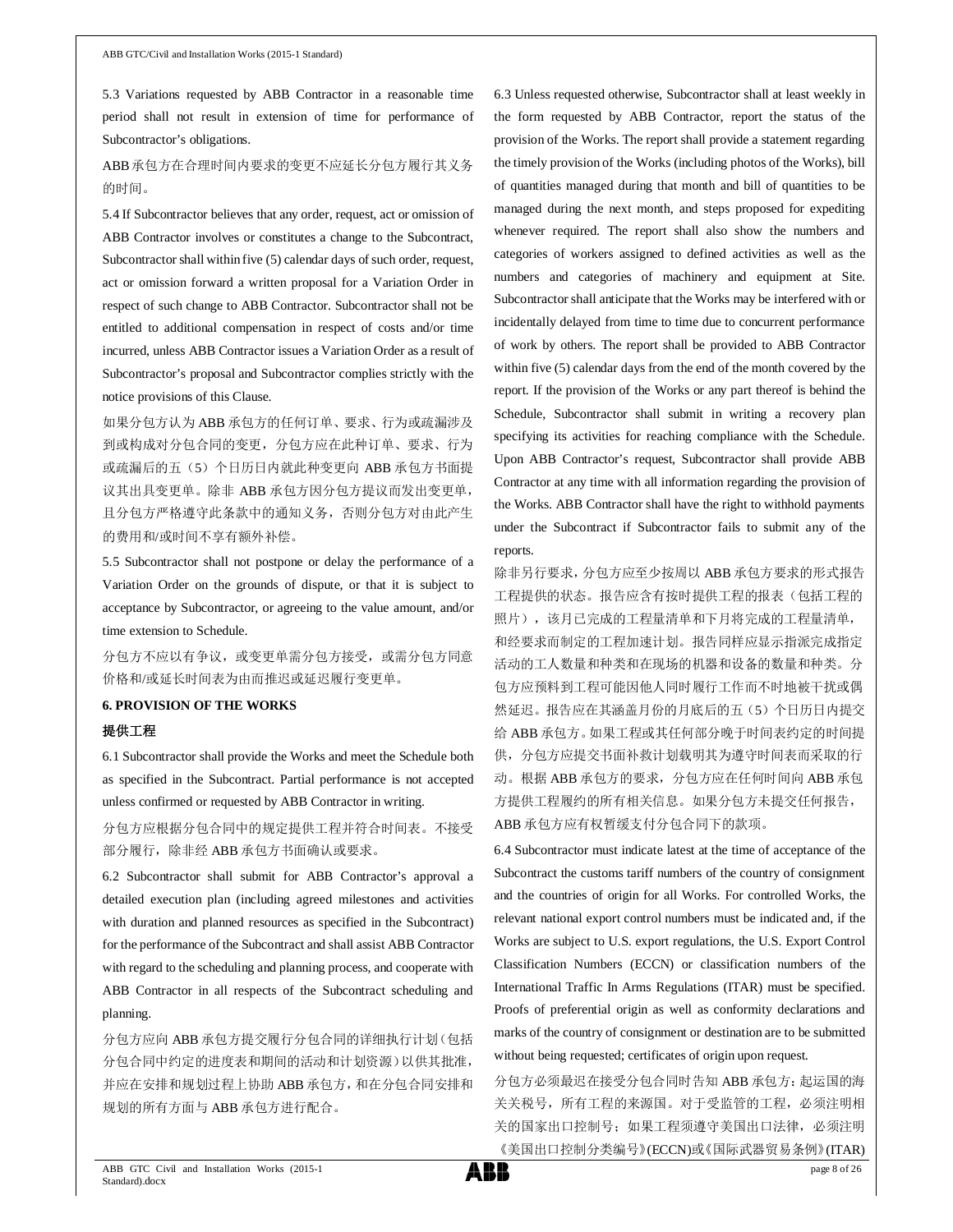分类号。无需要求,应提交优惠原产地证明、合规申报和起运国 或目的国标志;一旦要求,提交原产地证书。

# **7. TIME FOR PROVIDING THE WORKS, DELAY** 提供工程的时间、延迟

7.1 If Subcontractor does not comply with the Schedule, ABB Contractor reserves the right to instruct Subcontractor in writing to expedite its performance under the Subcontract. Subcontractor shall take such measures (in accordance with ABB Contractor's instructions) as required for acceleration of progress so as to complete the provision of the Works, or the relevant part thereof, on time. Subcontractor shall not be entitled to any additional payment for taking such steps to accelerate the work to meet the Schedule. Subcontractor shall notify ABB Contractor in writing within twenty four (24) hours of the occurrence and cause of any delay and also to make every effort to minimise or mitigate the costs or the consequences of such delay.

如果分包方不遵守时间表,ABB 承包方有权书面要求分包方加快 履行分包合同。分包方应根据 ABB 承包方的指示采取加快进程必 要的措施,以按时完成提供工程或其相关部分。分包方无权就为 根据时间表完成工作而采取的措施收取额外费用。分包方应在任 何迟延发生后二十四(24)小时内书面通知 ABB 承包方并告知其 原因,并同时尽所有努力减小或减轻因延迟造成的费用和后果。

7.2 If Subcontractor fails to provide the Works in accordance with the Schedule, Subcontractor shall pay liquidated damages to ABB Contractor for this default. The liquidated damages shall be payable at a rate specified in the Subcontract. Subcontractor shall pay the liquidated damages upon written demand or upon receipt of an invoice from ABB Contractor. The amount of liquidated damages may be deducted by ABB Contractor from any payments due or which may become due to Subcontractor, or from Subcontractor's financial guarantees, without prejudice to any other recovery method. The payment of such liquidated damages shall not relieve Subcontractor from any of its obligations and liabilities under the Subcontract.

如果分包方未根据时间表提供工程,分包方应就此违约向 ABB 承 包方支付违约金。违约金应根据分包合同中的比例支付。分包方 应当应 ABB 承包方的书面要求或接到 ABB 承包方的发票后支付 违约金。违约金可由 ABB 承包方在任何分包方到期或可能到期的 款项或从分包方的财务担保中扣除,而不影响其他任何补救措施。 此违约金的支付不应免除分包方在分包合同下的任何义务和责任。 7.3 If the delay in providing the Works is such that ABB Contractor is entitled to maximum liquidated damages and if the Works are still not provided, ABB Contractor may in writing demand provision of the Works within a final reasonable period which shall not be less than one week.

如果延迟提供工程使 ABB 承包方有权索赔最大违约金且如果工 程仍未被提供,ABB 承包方可以书面要求在不少于一周的合理最 终期限内提供工程。

7.4 If Subcontractor does not provide the Works within such final period and this is not due to any circumstance for which ABB Contractor is responsible, then ABB Contractor reserves the right to:

如果分包方未在最后期限内提供工程且并非由于 ABB 承包方需 负责的原因, ABB 承包方保留以下权利:

7.4.1 terminate the Subcontract pursuant to Clause 18 (Termination); 根据第18条(终止)终止分包合同;

7.4.2 refuse any subsequent provision of the Works which Subcontractor attempts to make;

拒绝分包方任何后续试图提供的工程;

7.4.3 recover from Subcontractor any costs or expenditure incurred by ABB Contractor in obtaining the Works in substitution from another Subcontractor;

要求分包方承担 ABB 承包方从另一个分包方处获得代替工程而 产生的任何费用或支出;

7.4.4 claim in addition to liquidated damages under Clause 7 for any additional costs, losses or damages incurred whatsoever by ABB Contractor which are reasonably attributable to Subcontractor's failure to comply with the Subcontract.

除了根据第 7 条要求分包方支付违约金外, 就合理归因于分包方 未遵守分包合同而使 ABB 承包方发生的任何额外的费用、损失、 损害进行赔偿。

7.5 ABB Contractor shall also have the right to terminate the Subcontract by notice in writing to the Subcontractor, if it is clear from the circumstances that there will occur a delay in providing the Works which under Clause 7 would entitle ABB Contractor to maximum liquidated damages.

如果有明确情形显示提供工程将延迟并使 ABB 承包方可根据第 7 条索赔最大违约金,那么 ABB 承包方应有权在书面通知分包方后, 终止分包合同。

### **8. TEST AND ACCEPTANCE OF THE WORKS**

#### 工程的测试和验收

8.1 Subcontractor shall perform tests as required in the Special Terms and Conditions, and any other tests required to meet regulations, codes and standards or deemed necessary by ABB Contractor to verify that the Works comply with the Subcontract.

分包方应依据《特别条款和条件》的要求进行测试,和为满足法 规、规范和标准所需而进行任何其他测试,或 ABB 承包方为核实 工程符合分包合同而进行的必要测试。

8.2 At any time prior to completion of the Works, ABB Contractor and/or Client's nominee shall have the right to (i) inspect the Works upon providing reasonable notice, and/or (ii) test the Works, or any parts or materials thereof, as required in the Special Terms and Conditions.

ABB GTC Civil and Installation Works (2015-1 Standard).docx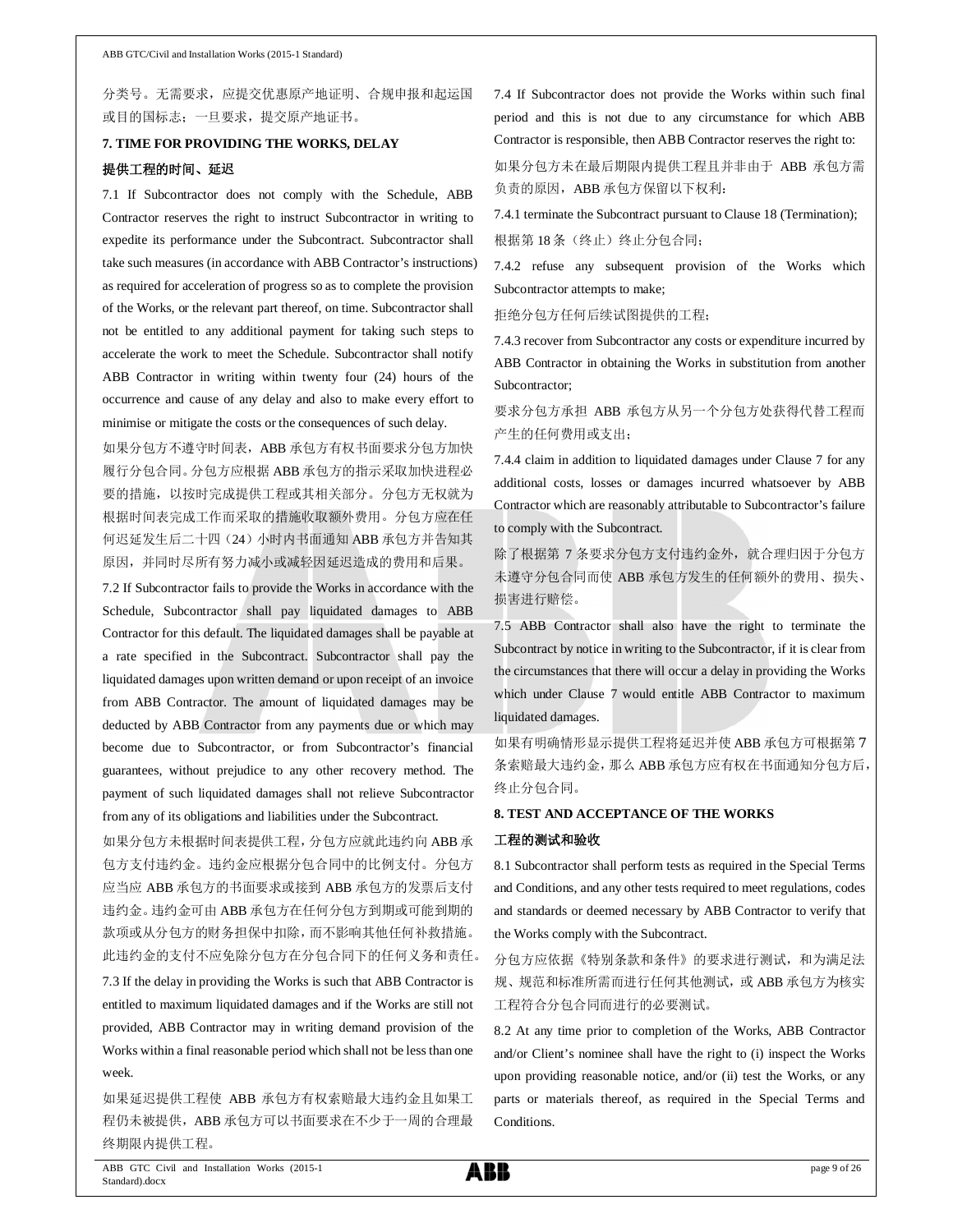在工程完成之前的任何时间,ABB 承包方和/或客户的指定方有权 (i)在提供合理通知后检查工程,和/或(ii)根据《特别条款和条件》 的要求,测试工程或任何其零件或物料。

8.3 If the results of such inspection or test cause ABB Contractor to be of the opinion that the Works do not comply or are unlikely to comply with the Subcontract, ABB Contractor shall inform Subcontractor and Subcontractor shall immediately take such action as is necessary to ensure compliance with the Subcontract. In addition Subcontractor shall carry out such necessary additional inspection or testing at Subcontractor's own cost whereby ABB Contractor and Client shall be entitled to be present. ABB Contractor's costs (including Client's costs) of attending such additional inspection and testing of the Works shall be for Subcontractor's account.

如果该检查或测试的结果导致 ABB 承包方认为工程不符合或不 太可能符合分包合同, ABB 承包方应通知分包方, 并且分包方应 立即采取保证符合分包合同的必要措施。另外,分包方应自行承 担费用开展此种必要的额外检查或测试,且 ABB 承包方和客户应 有权在场。ABB承包方参加此种额外工程的检查和测试的费用(包 括客户的费用)应由分包方承担。

8.4 Subcontractor shall prepare and transfer to ABB Contractor within fifteen (15) calendar days from the Effective Date of the Subcontract a detailed schedule of all tests, including a drawing showing the test arrangement for the test procedure stating all instruments, equipment to be used, and indicating the estimated dates for the tests. Subcontractor shall furnish all instruments, labour, material and assistance required for inspection and witness of testing of the Works.

分包方应在分包合同生效日后的十五(15)个日历日内,准备并 向 ABB 承包方递交一份详细的所有测试的时间表,包括显示测试 程序的测试安排图纸,说明将使用的所有仪器、设备并指出预计 测试的日期。分包方应提供检查和查看工程测试所需的所有仪器、 劳力、物料和协助。

8.5 Subcontractor shall inform with a minimum of four (4) weeks advance notice in writing ABB Contractor when the Works are ready for the agreed inspections and tests.

若工程可接受约定的检查和测试,分包方应至少提前四(4)周书 面通知 ABB 承包方。

8.6 The costs of any tests shall be included in the Subcontract Price. 任何测试的费用应包括在分包合同价格内。

8.7 In the event the Works do not pass the tests, the Parties shall prepare and sign a protocol after the acceptance test indicating all relevant test results and the deficiencies and defects preventing ABB Contractor from issuing the Taking-Over Certificate. Subcontractor shall remedy the deficiencies and defects within the shortest time possible or by the date in ABB Contractor's Works defect notice.

如果工程未通过测试,双方应在验收测试后准备并签署指出所有 相关测试结果和使 ABB 承包方未能发出接管证书的瑕疵和缺陷

### 的协议。分包方应在尽可能最短时间内或 ABB 承包方发出工程缺 陷通知中规定的日期前补救瑕疵和缺陷。

8.8 ABB Contractor will issue a Taking-Over Certificate when the Site has been cleaned to the satisfaction of ABB Contractor, the Works have passed all applicable tests and Subcontractor has met all obligations under the Subcontract.

当现场被清理至 ABB 承包方满意,且工程通过所有适用的测试以 及分包方完成分包合同下所有义务时, ABB 承包方将发出接管证 书。

8.9 ABB Contractor in its sole discretion shall be entitled to issue the Taking-Over Certificate as a conditional acceptance, despite deficiencies and defects identified during the inspection and testing program. In such case the conditional character and the respective deficiencies and defects shall be expressly described in the Taking-Over Certificate, and Subcontractor shall remedy these deficiencies and defects within the shortest time possible, however not later than thirty (30) calendar days from the date of the (conditional) Taking-Over Certificate. ABB Contractor is entitled to withhold any outstanding payments until all these deficiencies and defects have been remedied. Should Subcontractor fail to remedy the same within the thirty (30) calendar days' time period, the issued (conditional) Taking-Over Certificate shall automatically be deemed to be null and void and ABB Contractor shall – without prejudice to any other rights or remedies it may have at law or under the Subcontract – be entitled (i) to treat the failure as a delay in completion, and (ii) to call any guarantees in its possession. The warranty period shall in no event commence under such (conditional) Taking-Over Certificate. After all defects and deficiencies have been remedied, the Taking-Over Certificate shall become effective.

尽管在检验和测试中发现瑕疵和缺陷, ABB 承包方应有权自行决 定发出接管证书作为附条件的接受。在此情况下,应在接管证书 中明确描述所附条件和相关的瑕疵和缺陷,分包方应在最短时间 内(但不应迟于附条件接管证书发出起的三十(30)个日历日) 补救这些瑕疵和缺陷。ABB 承包方有权暂缓支付任何未付款项, 直至所有瑕疵和缺陷被补救。如果分包方未在三十(30)个日历 日内就瑕疵和缺陷进行补救,已发出的附条件接管证书应自动被 视为无效,在不影响 ABB 承包方根据法律或在分包合同下享有的 任何其他权利和补救的前提下,ABB 承包方有权(i) 视此种未补救 为延迟完成, 和(ii)对其占有的担保物行使权利。在出具附条件接 管证书的情况下,无论如何质保期间不应开始计算。所有瑕疵和 缺陷被补救后,接管证书可生效。

8.10 ABB Contractor shall issue the Final Acceptance Certificate when all defects and deficiencies have been remedied, Subcontractor has met all obligations under the Subcontract and the warranty period has expired.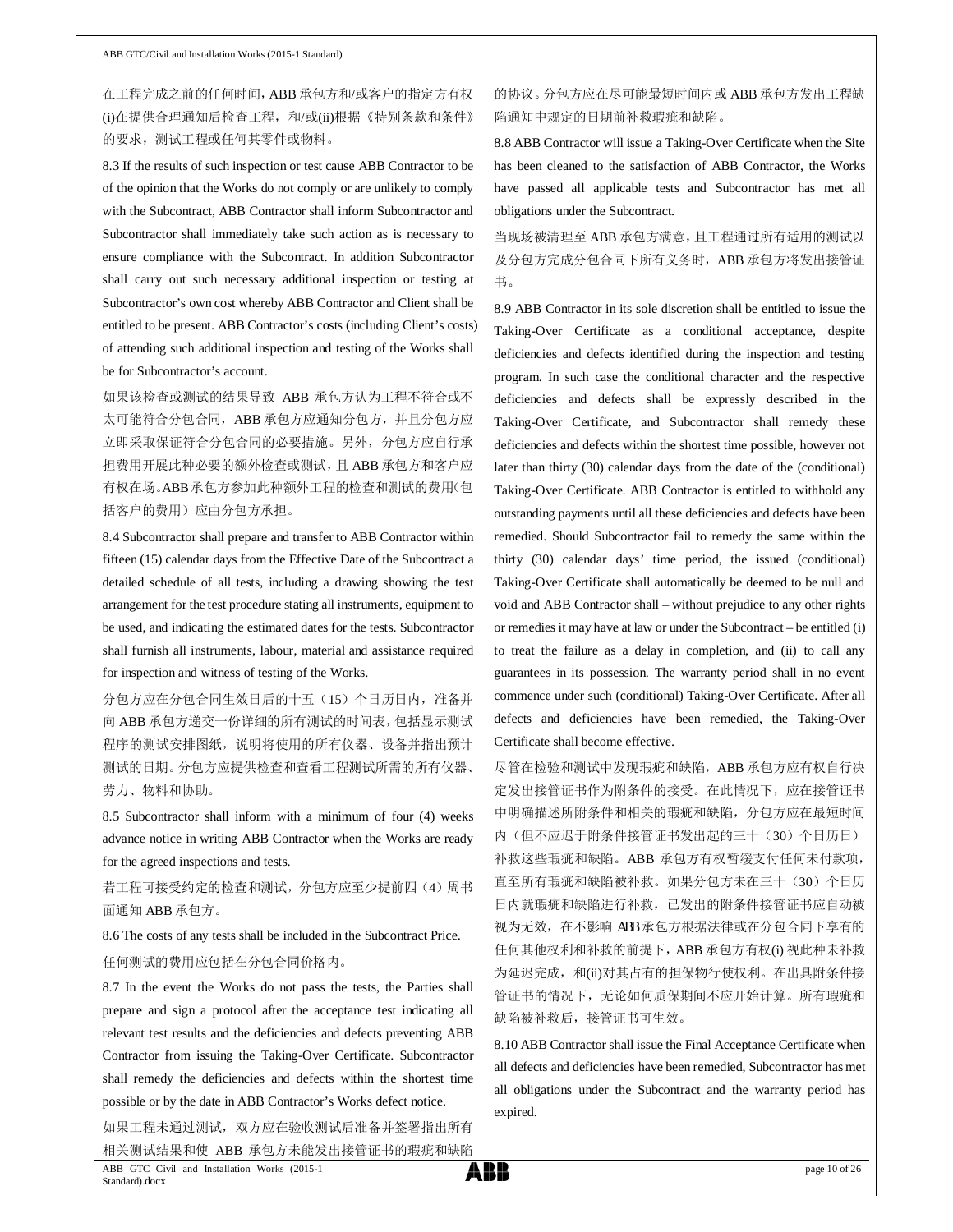# 所有缺陷和瑕疵已被补救,分包方完成所有分包合同下义务,以 及质保期届满后,ABB 承包方应发出最终验收证书。

8.11 ABB Contractor in its sole discretion shall be entitled to issue the Final Acceptance Certificate as a conditional acceptance, despite deficiencies and defects identified during the inspection and testing program. In such case the conditional character and the respective deficiencies and defects shall be expressly described in the (conditional) Final Acceptance Certificate, and Subcontractor shall remedy these deficiencies and defects within the shortest time possible, however not later than thirty (30) calendar days from the date of the (conditional) Final Acceptance Certificate. ABB Contractor is entitled to withhold any outstanding payments until all these deficiencies and defects have been remedied. Should Subcontractor fail to remedy the same within the thirty (30) calendar days' time period, the issued (conditional) Final Acceptance Certificate shall automatically be deemed to be null and void and ABB Contractor shall – without prejudice to any other rights or remedies it may have at law or under the Subcontract – be entitled (i) to treat the failure as a delay in performance, (ii) to be compensated by Subcontractor for all costs, damages and losses incurred as a result of these deficiencies and defects, and (iii) to call any guarantees in its possession. After all defects and deficiencies have been remedied, the Final Acceptance Certificate shall become effective.

尽管在检验和测试中发现瑕疵和缺陷, ABB 承包方应有权自行决 定发出最终验收证书作为附条件的验收。在此情况下,应在最终 验收证书中明确描述所附条件和相关的瑕疵和缺陷,分包方应在 最短时间内(但不应迟于附条件最终验收证书发出起三十(30) 个日历日)补救这些瑕疵和缺陷。ABB 承包方有权暂缓支付任何 未付款项,直至所有瑕疵和缺陷被补救。如果分包方未在三十(30) 个日历日内就瑕疵和缺陷进行补救,已发出的附条件最终验收证 书应被视为自动无效, 在不影响 ABB 承包方根据法律或在分包合 同下享有的任何其他权利和补救的前提下,ABB 承包方有权(i) 视 此种未补救为延迟完成,(ii) 由分包方补偿由瑕疵和缺陷导致的所 有费用、损害和损失, 和(iii) 对其占有的担保行使权利。所有瑕 疵和缺陷被补救后,最终验收证书方可生效。

8.12 No certificate, consent, approval or acceptance by ABB Contractor or its representatives other than the Final Acceptance Certificate duly signed by ABB Contractor's authorized representatives shall neither be deemed to constitute final approval and acceptance of the Works nor relieve Subcontractor from any of its obligations under the Subcontract.

除了经 ABB 承包方授权代表正式签署的最终验收证书, ABB 承 包方或其代表的任何证书、同意、认可或验收既不被视为构成对 工程的最终批准和验收,也不免除分包方在分包合同下的任何义 务。

8.13 Subcontractor shall have available and provide at its own expense sufficient equipment, workmen and services as required to obtain from

ABB Contractor the Taking-Over Certificate and the Final Acceptance Certificate. Any extension of time requires written application of Subcontractor (including explanation of the reasons for not complying with the Schedule) and written approval of ABB Contractor.

分包方应自担费用拥有并提供从 ABB 承包方处获得接管证书和 最终验收证书所需的足够的设备、工人和服务。任何时间的延长 需由分包方书面申请(包括解释不遵守时间表的原因),并得到 ABB 承包方的书面批准。

8.14 ABB Contractor may under circumstances endangering the Works and/or the proper execution of the Subcontract, without any effect on the obligations of either Party under the Subcontract, take possession of any part of the Works at any time. Such possession shall not constitute acceptance of the Works and shall not relieve Subcontractor of any of its obligations and liabilities under the Subcontract.

在危及工程和/或适当履行分包合同的情况下,ABB 承包方可以在 任何时间占有工程的任何部分,并不影响任意一方在分包合同下 的义务。此种占有不应构成对工程的验收,并不应免除分包方在 分包合同下的任何义务和责任。

8.15 Notwithstanding any approval, inspection, test or test sampling by ABB Contractor, Subcontractor shall remain fully responsible for the Works compliance with the Subcontract. This applies whether or not ABB Contractor has exercised its right of approval, inspection, testing and/or test sampling and shall not limit Subcontractor's obligations under the Subcontract. For the avoidance of doubt, approval, inspection, testing or test sampling of Works by ABB Contractor shall in no event exempt Subcontractor from or limit Subcontractor's warranties or liability in any way.

即使 ABB 承包方有任何批准、检查、测试或抽检,分包方对工程 符合分包合同仍然承担完全的责任。无论 ABB 承包方是否行使了 批准、检查、测试或抽检的权利,前述规定应适用,并不应限制 分包方在分包合同下的义务。为避免疑问, ABB 承包方对工程的 批准、检查、测试或抽检无论如何不以任何方式免除或限制分包 方的质保或责任。

### **9. SUSPENSION OF THE SUBCONTRACT**

#### 分包合同中止

9.1 ABB Contractor shall have the right to suspend performance of the Subcontract at any time for convenience for a period of 90 calendar days in the aggregate without any compensation to Subcontractor. In case the suspension extends beyond 90 calendar days, Subcontractor shall be compensated by ABB Contractor for the direct and reasonable incurred costs of such suspension, such as cost of protection, storage and insurance. The agreed time for performance of the Subcontract or the concerned part thereof shall be extended by the time period of the suspension.

ABB承包方应有权在任何时间因便利中止履行分包合同累计不超 过 90 个日历日,而无需向分包方进行任何赔偿。如果中止累计超

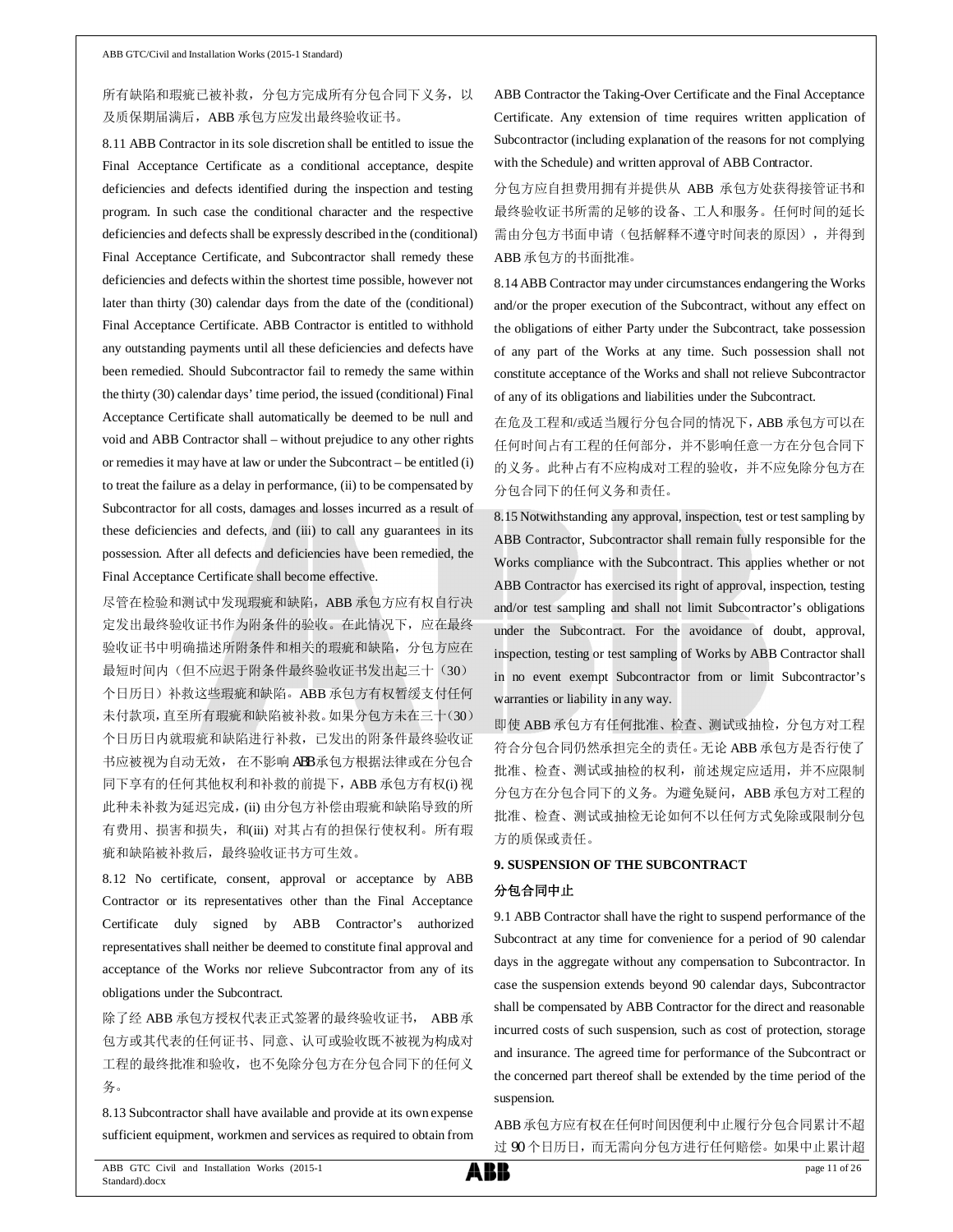过 90 个日历日, ABB 承包方应就此种中止产生的直接和合理的 费用向分包方赔偿,例如保护、存储和保险费用。约定的履行分 包合同的时间及相关部分应结合中止的时间相应延长。

9.2 If the suspension of the Subcontract is caused or requested by Client, Subcontractor shall be entitled only to a compensation as specified in the Subcontract and to the extent paid by Client.

如果分包合同中止是由客户引起或要求的,分包方应有权根据分 包合同规定要求赔偿并以客户支付的范围为限。

9.3 Subcontractor shall suspend the performance of the Subcontract or any part thereof, including postponing the provision of the Works, for such times and in such manner as ABB Contractor considers necessary (i) for proper HSE or execution of the Subcontract, or (ii) due to any default by Subcontractor, in which case Subcontractor shall bear all costs and be liable for the delay arising from such suspension.

由于下列原因分包方应以 ABB 承包方认为必要的时间和方式中 止履行分包合同或其任何部分(包括推迟提供工程): (i) 为适当健 康安全环境或履行分包合同, 或 (ii) 由于任何分包方违约, 此情 况下分包方应承担所有费用和对因该中止而导致的延迟负责。

9.4 During any suspension Subcontractor shall properly protect, insure and secure the Works.

在任何中止期间,分包方应适当保护、投保和保存工程。

9.5 Subcontractor is obliged to make every effort to minimise the consequences of any suspension.

分包方有义务尽所有努力尽量减少中止的任何后果。

9.6 Subcontractor shall have no right to suspend performance of the Subcontract.

#### 分包方无权中止履行分包合同。

#### **10. FORCE MAJEURE**

### 不可抗力

10.1 Neither Party shall be liable for any delay in performing or for failure to perform its obligations under the Subcontract if the delay or failure results from an event of "Force Majeure", provided that the affected Party serves notice to the other Party within five (5) calendar days from occurrence of the respective event of Force Majeure.

任何一方都不应对"不可抗力"事件导致的延迟履行或未能履行 相应分包合同项下的义务负责,前提是受影响方在发生相应的不 可抗力事件后五(5)个日历日内通知了另一方。

10.2 "Force Majeure" means the occurrence of any of the following events, provided that they are unforeseeable and beyond the control of the Party affected that results in the failure or delay by such Party of some performance under the Subcontract, in full or part: flood, earthquake, volcanic eruption, war (whether declared or not), or terrorism.

"不可抗力"指发生以下任一事件:洪水、地震、火山爆发、战 争(无论是否宣战)、或恐怖主义,前提是这些事件不可预见、 在受影响方控制之外、导致此方不能履行或迟延履行分包合同。

10.3 The delayed Party will provide continuous updates on status and efforts to resolve the delay, and will ultimately be entitled to an extension of time only, and no monetary compensation for the delay. Each Party shall use its reasonable endeavours to minimise the effects of any event of Force Majeure.

延迟履行的一方将提供延迟状态和为解决延迟所做努力的持续更 新,并将最终有权仅延期履行,但不得对延期享有金钱补偿。 任意一方应做出合理努力尽量减少任何不可抗力事件的影响。

10.4 If an event of Force Majeure occurs which exceeds twelve (12) months either Party shall have the right to terminate the Subcontract forthwith by written notice to the other Party without liability to the other Party.

如果不可抗力事件发生超过十二(12)个月,任一方应有权通过 书面通知另一方立即终止分包合同并不对另一方承担责任。

#### **11. WARRANTY**

#### 质保

11.1 Subcontractor warrants that:

分包方保证:

11.1.1 the Works comply with the Subcontract, including but not limited to the specifications as stipulated in the Subcontract, and with good engineering practices, and that they retain the functionality and performance as expected by Client, and remain free from rights of third parties, including Intellectual Property Rights;

工程符合分包合同(包括但不限于分包合同中的任何规格要求), 符合良好的工程实践,具有客户期待的功能和性能,并且没有任 何附加的第三方权利(包括知识产权);

11.1.2 the Works are fit for the particular purpose of the Project, whether expressly or impliedly made known to Subcontractor in the Subcontract;

工程适合项目的特别目的,无论是否在分包合同中向分包方明示 或默示;

11.1.3 the Works are free and remain free from defects during the warranty period; and

工程没有缺陷并在质保期内保持没有缺陷;和

11.1.4 the Works comply with Clauses 3.1.1 and 19 (Compliance, Integrity).

工程符合第 3.1.1 条和第 19 条 (合规、诚信)。

11.2 The warranty period shall be thirty six (36) months from the date ABB Contractor has obtained the Provisional Acceptance Certificate. If Provisional Acceptance Certificate cannot be achieved through no fault of Subcontractor, the warranty period shall be forty eight (48) months from the date of issuance of Taking-Over Certificate for the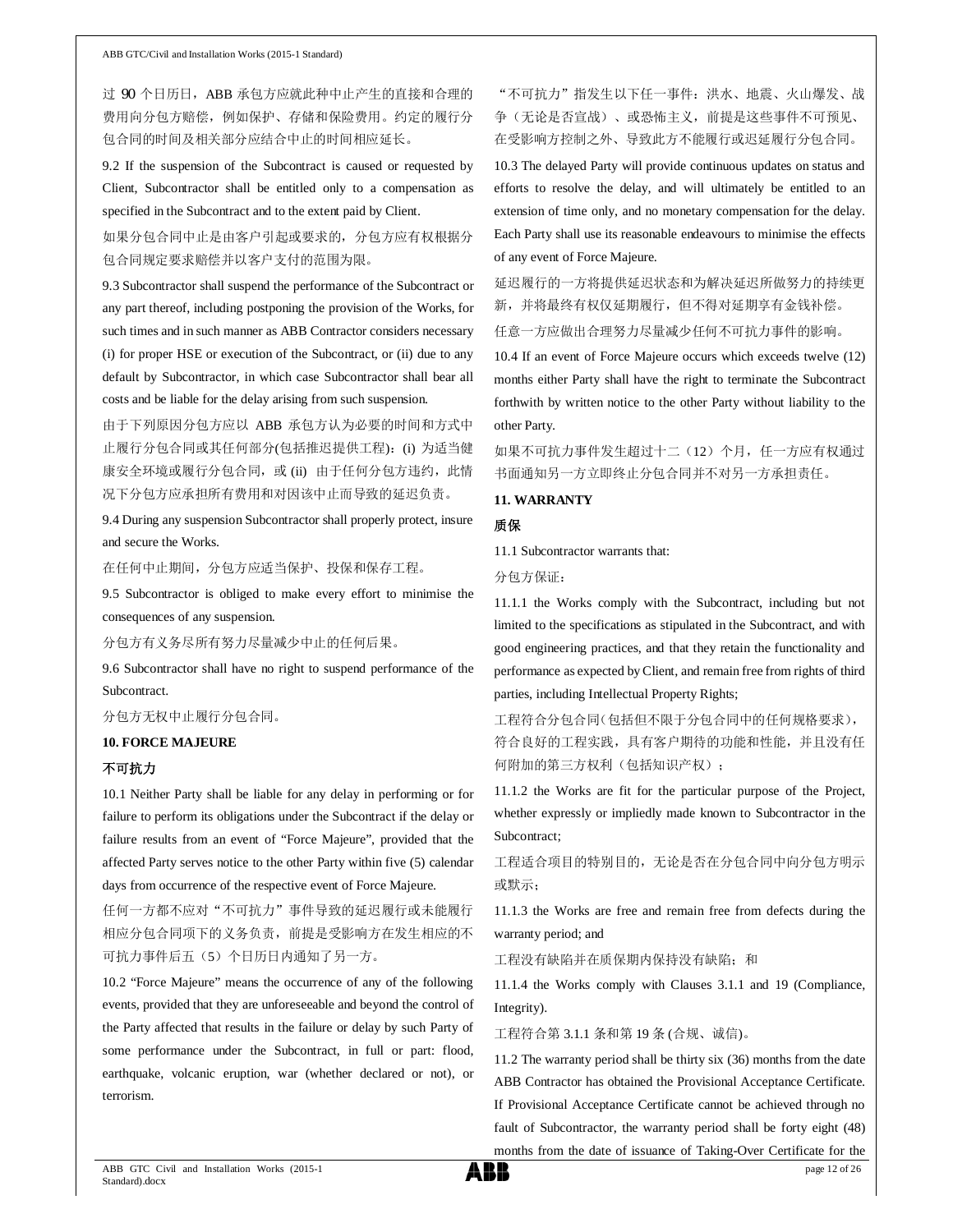respective Works, and in the absence of such Taking-Over Certificate, the warranty period shall be forty eight (48) months from completion of the Works, which shall be achieved when the Works have been completed in accordance with the Subcontract, except for any outstanding work which is not attributable to Subcontractor's failure. Notwithstanding the foregoing, if the applicable law foresees a longer warranty period for the structural portion of the Works, such longer warranty period shall apply.

质保期应为自 ABB 承包方获得临时验收证书起三十六(36)个月。 如果临时验收证书非因分包方的过失而不能获得,质保期应为自 各个工程对应的接管证书发出起四十八(48)个月;如果也没有 该接管证书, 质保期应为自完成工程起四十八(48)个月, 自工 程根据分包合同完成起算,非因分包方的过失而未完成的工作除 外。尽管有以上规定,如果适用的法律对工程的结构部分规定了 更长的质保期,该更长的质保期应适用。

11.3 In the event of a breach of warranty, the entire warranty period of Clause 11.2 shall be restarted upon Client's and/or ABB Contractor's written confirmation that the Works are no longer defective. In all other cases the warranty period shall be extended by a time period which is equal to the time period from ABB Contractor's notice of breach of warranty to Subcontractor until ABB Contractor notifies Subcontractor in writing that the breach has been successfully remedied. For all other parts of the Works which cannot be used for the purposes of the Project as a result of a defect or damage, the same warranty extension shall apply.

如果违反质保,第 11.2 条的整个质保期应在收到客户和/或 ABB 承包方书面确认工程不再有缺陷后重新开始计算。在其他所有情 况下, 质保期应予以相应延长, 延长时间等同于自 ABB 承包方通 知分包方违反质保起直到 ABB 承包方书面通知分包方违反已被 成功补救。因有缺陷或损害而不能为项目之目的而使用的工程的 所有其他部分,此种质保期的延长也同样适用。

11.4 Subcontractor shall, during a period of three (3) years after expiry of the warranty period, remain responsible for and shall remedy any defects in the Works which have not been detected by inspections or tests carried out and did not otherwise become obvious before the expiry of the warranty period, but are the result of non-compliance of the Works with the Subcontract prior to the expiry of the warranty period (hidden/latent defects).

分包方应在质保期到期后的 3 年内对未被检查和测试发现的,也 未在质保期到期前变得明显的,但却是在质保期到期前工程不符 合分包合同引起的工程的任何隐藏/潜在的缺陷负责,并应对其进 行补救。

11.5 Subcontractor assigns, transfers and conveys to ABB Contractor all of its rights, title and interests under any and all warranties with respect to the Works.

分包方向 ABB 承包方转让、转移和让与工程有关的任何和所有质 保项下的任何和所有权利、权益和利益。

11.6 In case of non-compliance with the warranty provided under this Clause 11, ABB Contractor shall be entitled to enforce one or more of the following remedies at Subcontractor's own expense and risk:

如果不符合第 11 条的质保, ABB 承包方应有权由分包方承担费 用和风险执行以下一个或几个补救措施:

11.6.1 to give Subcontractor the opportunity to carry out any additional work necessary to ensure that the terms and conditions of the Subcontract are fulfilled within twenty (20) calendar days from ABB Contractor's notice. If not otherwise agreed in writing by the Parties, such remedial work requires acceptance by ABB Contractor;

自 ABB 承包方通知后二十(20)个日历日内,给分包方机会开展 任何必要的额外工作保证完成分包合同条款。若非由双方另行书 面约定,该补救工作须由 ABB 承包方验收;

11.6.2 to carry out (or to instruct a third party to carry out) any additional work necessary to make the Works comply with the Subcontract;

开展(或指派第三方开展)任何必要的额外工作使工程符合分包 合同;

11.6.3 to obtain from Subcontractor prompt repair or replacement of the non-compliant Works by other Works conforming with the Subcontract, or to obtain such personnel in such numbers necessary for the proper and timely execution and completion of the Works. Any and all costs, including but not limited to costs of transportation to Site, disassembly, cleaning, upgrade, assembly, installation, testing, inspection, insurance, completion, and acceptance, which are connected with correcting defects or damages shall be to Subcontractor's account. This covers the time period until issuance of the Final Acceptance Certificate;

由分包方立即修理或从分包方处立即获得其他符合分包合同的工 程来代替不符合分包合同的工程,或获得适当和按时完成工程所 需人数的人员。任何和所有费用,包括但不限于与纠正缺陷或损 害有关的去现场的交通、拆卸、清洗、升级、组装、安装、测试、 检验、保险、竣工和验收的费用应由分包方承担。此覆盖最终验 收证书发出之前的时间段。

11.6.4 to refuse to accept any further provision of the Works, but without exemption from Subcontractor's liability for the defective Works for which ABB Contractor shall be entitled to a price reduction, instead of requiring their correction, replacement or removal. A Variation Order will be issued to reflect an equitable reduction in the Subcontract Price. Such adjustments shall be effected whether or not final payment has been made;

拒绝接受任何进一步的提供工程,但不免除分包方对有缺陷工程 的责任,因此 ABB 承包方有权降低价格,而不要求纠正、替换或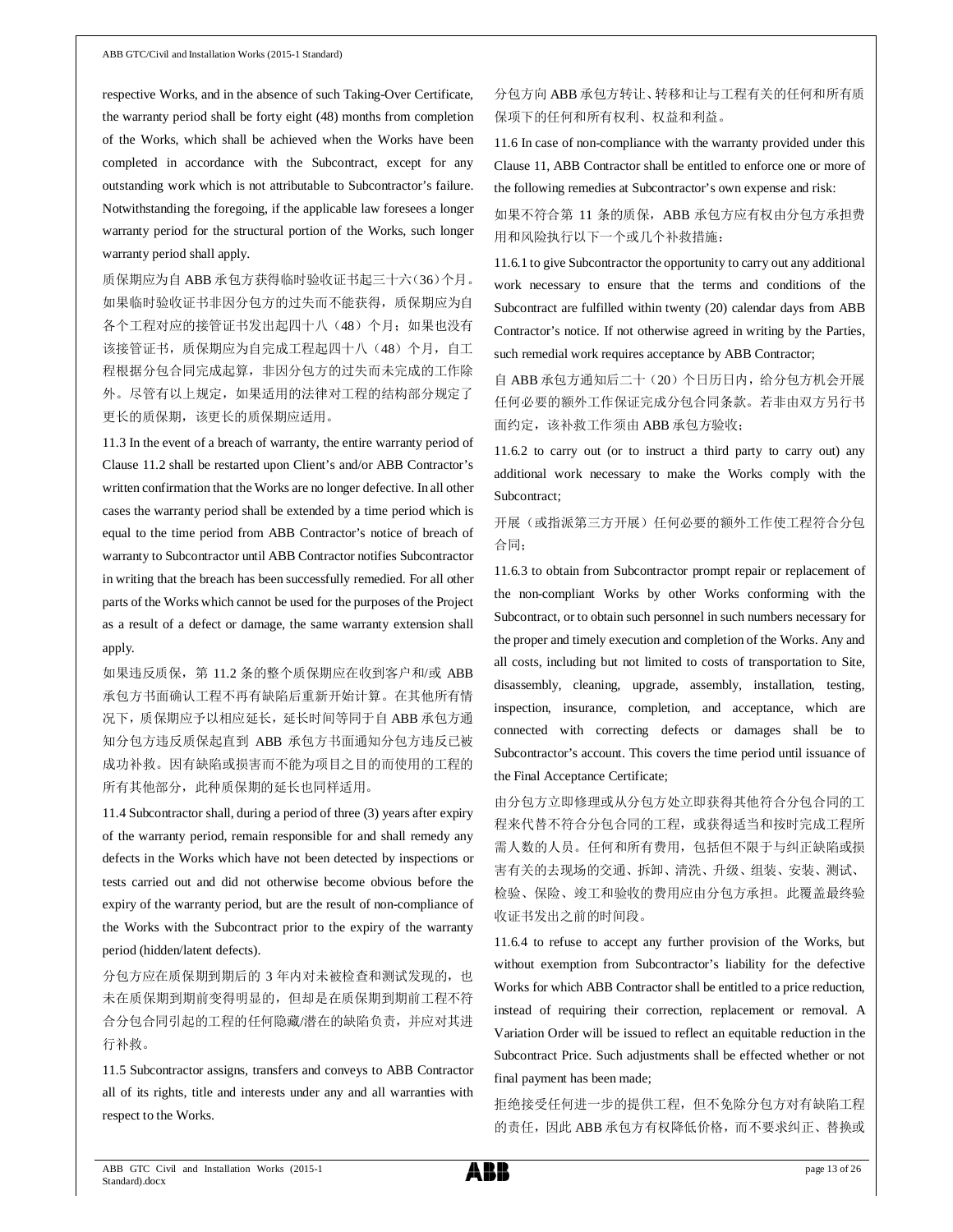移除。将出具变更单来反映分包合同价格的公平降低。无论是否 已最终付款,该调整应生效。

11.6.5 to claim such costs and damages as may have been sustained by ABB Contractor as a result of Subcontractor's breach or failure;

ABB 承包方向分包方索赔因其违约或失败而产生的费用和损害; 11.6.6 to terminate the Subcontract in accordance with Clause 18.1. 根据第 18.1 条终止分包合同。

11.7 The rights and remedies available to ABB Contractor and contained in the Subcontract are cumulative and are not exclusive of any rights or remedies available under warranty, at law or in equity.

ABB承包方享有的和在分包合同中享有的权利和救济是累积性的, 并不排除在质保下、根据法律或公平享有的任何权利和救济。

#### **12. STEP IN**

#### 介入

If Subcontractor (a) fails to provide the Works or any part thereof in accordance with the Schedule or (b) fails to provide the Works in accordance with any requirements as provided in the Subcontract and, within seven (7) calendar days after receipt of written notice from ABB Contractor, Subcontractor fails to take satisfactory actions (acceptable to ABB Contractor) to commence correction of such default or neglect with diligence and promptness, ABB Contractor may, without prejudice to any other remedy or rights ABB Contractor may have, take the Works (or relevant part thereof) out of the hands of Subcontractor and employ other subcontractors to complete the Works (or relevant part thereof) or complete it by using its own resources. Any such work shall be performed at Subcontractor's risk and expense. ABB Contractor shall have the right to take possession at Subcontractor's premises of any uncompleted part of the Works and use all drawings, technical information related to the Works, materials, equipment and other property provided (or to be provided) or used by Subcontractor and use it as ABB Contractor deems fit in order to complete the Works. If the cost to ABB Contractor for so completing the Works shall exceed the amount which would have been due to Subcontractor if the Works had been completed by him, Subcontractor shall pay the amount of such excess to ABB Contractor or it will be deducted from any money due or money that will become due to Subcontractor or from any of Subcontractor's guarantees.

如果分包方(a) 未根据时间表提供工程或其任何部分,或(b)未根据 分包合同中的任何要求提供工程,且在接到 ABB 承包方的书面通 知后的七(7)个日历日内,分包方未尽职并迅速采取令 ABB 承包 方满意和接受的行动来纠正违约或疏忽,ABB 承包方可以从分包 方处接管工程或其相关部分,并雇佣其他分包方来完成工程(或 其相关部分)或使用其自己的资源完成它,并且不影响 ABB 承包 方可享有的任何其他救济或权利。任何此种工作应由分包方承担 风险和费用。ABB 承包方应有权在分包方的经营场址占有任何未 完成的工程的部分,使用与工程有关的所有设计图、技术信息、

材料、设备和分包方设备和分包方提供的(或将提供的)或使用 的其他财产,并由 ABB 承包方用于适合完成工程之处。如果 ABB 承包方完成工程的费用额超过分包方完成工程产生的费用,分包 方应向 ABB 承包方支付超过部分,或从任何分包方到期或将到期 款项或分包方的担保中扣除。

# **13. PRICES, PAYMENT TERMS, INVOICING**

# 价格、支付条件和发票

13.1 The Subcontract Price shall be deemed to cover the fulfilment by Subcontractor of all its obligations under the Subcontract and include the costs of the Works specified and the costs for everything, including but not limited to supervision, fees, taxes, duties, transportation, profit, overhead, licences, permits, and travel, whether indicated or described or not, which is necessary for the provision of the Works.

分包合同价格是分包方完成所有分包合同下义务的价格,并且包 含完成规定的工程的费用,和其他所有事项的费用,包括但不限 于对提供工程有必要的监管、费用、税费、关税、交通、利润、 经常费用、许可、执照和差旅,无论是否明确列出。

13.2 The prices stipulated in the Subcontract are fixed unless otherwise provided in a Variation Order.

分包合同规定的价格固定不变,除非变更单中另行约定。

13.3 The payment terms and the applicable procedures shall be specified in the Subcontract.

#### 付款条件和适用程序应在分包合同中规定。

13.4 Subcontractor shall submit invoices complying with Subcontractor's and ABB Contractor's applicable local mandatory law, generally accepted accounting principles and ABB Contractor requirements set forth in the Subcontract, which shall contain the following minimum information: Subcontractor name, address and reference person including contact details (telephone, e-mail etc.); invoice date; invoice number; Order number (same as stated in the Order); Subcontractor number (same as stated in the Order); address of ABB Contractor; quantity; specification of Works supplied; price (total amount invoiced); currency; tax or VAT amount; tax or VAT number; Authorized Economic Operator and/or Approved Exporter Authorization number and/or other customs identification number, if applicable.

分包方应遵照分包方和 ABB 承包方当地适用的强制性法律、通用 会计准则和分包合同中载明的 ABB 承包方的要求提交发票,并至 少包含下列信息:分包方名称、地址和联系人(包括详细联系信 息,如电话、电子邮件等)、发票日期、发票号码、订单号码(与 订单上的相同)、分包方编号(与订单上的相同)、ABB 承包方 地址、数量、工程规格、价格(开票总价)、货币、税款或增值 税金额、税号或增值税编号、经认证的经营者和/或经批准的出口 商授权号和/或其他海关识别码(如适用)。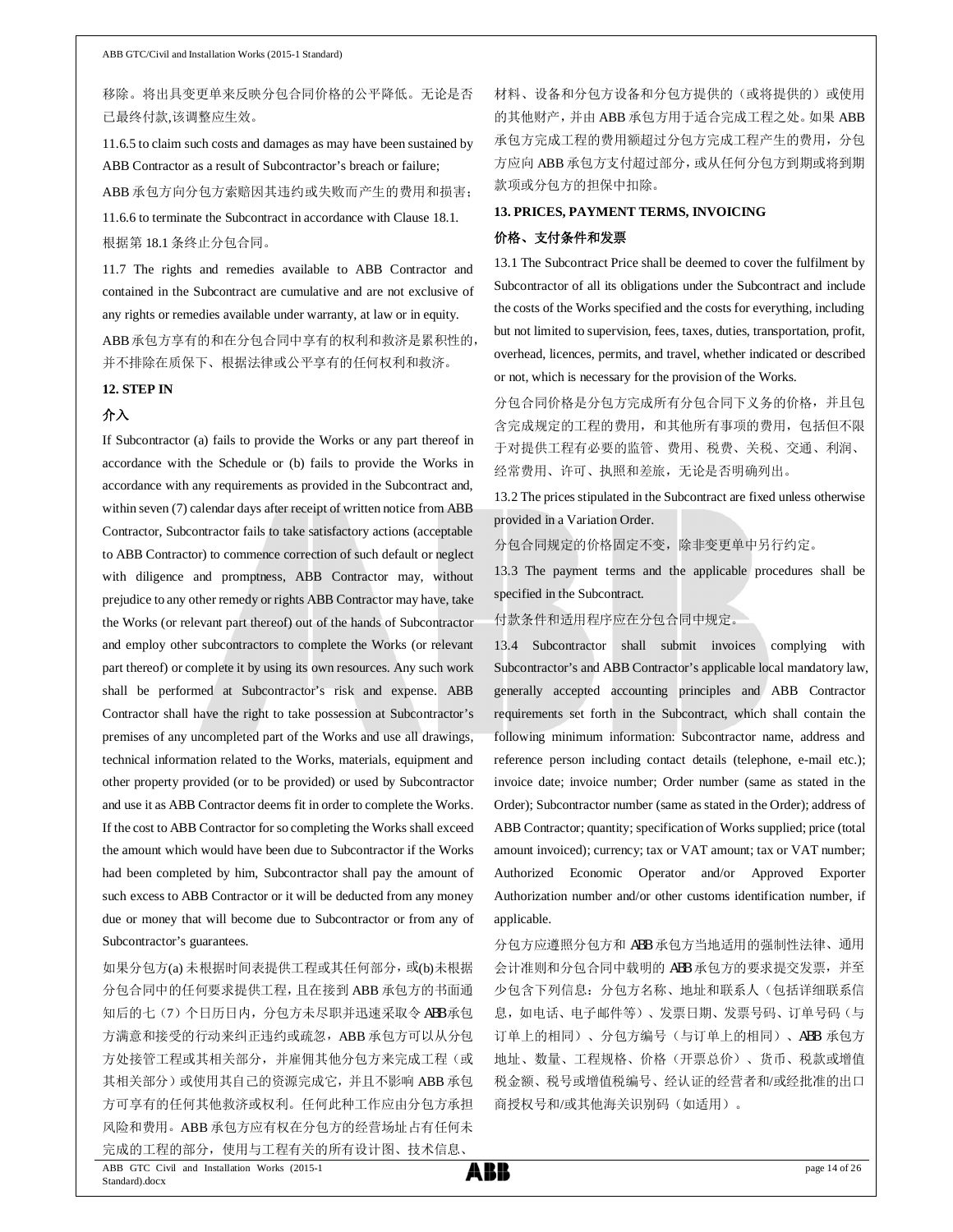13.5 Invoices shall be accompanied by interim release of liens or privileges and shall be issued to ABB Contractor as stated in the Subcontract. Invoices shall be sent to the invoice address specified in the Subcontract. The submission of an invoice shall be deemed to be a confirmation by Subcontractor that it has no additional claims, except as may already have been submitted in writing, for anything that has occurred up to and including the last day of the period covered by such invoice.

发票应附有临时解除留置权或特权的文件,并应根据分包合同向 ABB 承包方开具。发票应发送至分包合同中的联系地址。提交发 票应被视为分包方确认没有任何额外的索赔、除非该索赔已书面 提交,该发票覆盖其明确的期间内直至最后一天结束前已经发生 的任何事项。

13.6 Subcontractor shall make payment in due time for all equipment and labour used in, or in connection with, the performance of the Subcontract in order to avoid the imposition of any lien or privilege against any portion of the Works and/or the Project. In the event of the imposition of any such lien or privilege by any person who has supplied any such equipment or labour, or by any other person claiming by, through or under Subcontractor, Subcontractor shall, at its own expense, promptly take any and all action as may be necessary to cause such lien or privilege to be released or discharged. Subcontractor shall furnish satisfactory evidence, when requested by ABB Contractor, to verify compliance with the above. In the alternative, ABB Contractor may pay to release the lien and withhold such amounts from Subcontractor.

分包方应就履行分包合同中使用的或与履约有关的所有设备和劳 力按时付款,从而避免工程和/或项目的任何部分产生任何留置或 特权。如果提供任何该设备和劳力的任何人,或通过分包方索赔 的任何其他人行使任何此种留置权或特权,分包方应自担费用立 即采取必要的任何和所有行动解除该留置权或免除特权。分包方 应当应 ABB 承包方的要求,提供令人满意的证据证明符合以上要 求。或者, ABB 承包方可以支付款项以解除留置权, 并从应支付 给分包方的款项中抵扣。

13.7 ABB Contractor shall have the right to withhold the whole or part of any payment to Subcontractor which, in the opinion of ABB Contractor, is necessary for protection of ABB Contractor from loss on account of claims against Subcontractor, or failure by Subcontractor to make due payments to its sub-suppliers or employees, or not having paid taxes, dues and social insurance contributions. ABB Contractor reserves the right to set off such amount owed to Subcontractor, or withhold payment for Works not provided in accordance with the Subcontract. However, Subcontractor shall not be entitled to set off any amounts owed by ABB Contractor to Subcontractor, unless prior approval has been granted by ABB Contractor in writing.

如 ABB 承包方认为有必要为了使 ABB 承包方避免由于针对分包 方的索赔或由于分包方未向次级供应商或员工付款或未支付税费、 税款和保险费而使 ABB 承包方遭受损失,ABB 承包方有权暂缓支 付全部或部分任何应向分包方支付的款项。ABB 承包方有权从应 付分包方的款项中抵扣或暂缓支付未按照分包合同提供工程的款 项。然而,分包方不应有权抵扣任何 ABB 承包方欠分包方的款项, 除非 ABB 承包方事先书面批准。

13.8 Unless otherwise agreed in writing (or instructed by ABB Contractor in writing), Subcontractor shall carry on and maintain the timely provision of the Works during arbitration and any dispute or disagreement with ABB Contractor, including, without limitation, a dispute or disagreement about ABB Contractor's withholding of payments otherwise due to Subcontractor.

除非另行书面约定(或 ABB 承包方书面指示),分包方应在仲裁 期间和与 ABB 承包方有任何争议或分歧期间(包括但不限于由分 包方引起的 ABB 承包方暂缓支付而产生的争议或分歧),继续和 维持工程的及时提供。

#### **14. FINANCIAL GUARANTEES**

#### 财务担保

14.1 Subcontractor shall submit financial guarantees as required in the Special Terms and Conditions, within fifteen (15) calendar days from Effective Date of the Subcontract. The guarantees shall be issued by reputable banks accepted by ABB Contractor. The guarantees shall be unconditional, irrevocable and payable on first demand. Subcontractor's failure to provide such financial guarantees shall entitle ABB Contractor to claim compensation for costs and damages as may have been sustained by ABB Contractor as a result of Subcontractor's failure to provide such financial guarantees, without prejudice to any other rights ABB Contractor may have under the Subcontract. ABB Contractor may seek additional security from Subcontractor, such as a parent company or bank guarantee, in a form as provided in the Annexes.

分包方应自分包合同生效日起十五(15)个日历日内根据《特别 条款和条件》要求提交财务担保。担保应由 ABB 承包方认可的知 名银行签发。担保应是无条件、不可撤销和见索即付。分包方未 提供此种财务担保, 则 ABB 承包方有权就 ABB 承包方因分包方 未提供此种担保而可能遭受的费用和损害要求补偿,并且不影响 ABB 承包方在分包合同下享有的任何其他权利。ABB 承包方可以 要求分包方提供附件中形式的其他担保,如母公司担保或银行担 保。

14.2 The financial guarantees shall remain valid until issuance of the Final Acceptance Certificate by ABB Contractor. However, in case an advance payment guarantee is submitted, such guarantee shall remain valid until issuance of the Taking-Over Certificate.

财务担保应保持有效直到 ABB 承包方发出最终验收证书。然而, 如果提交预付款保函,该保函应保持有效直到出具接管证书。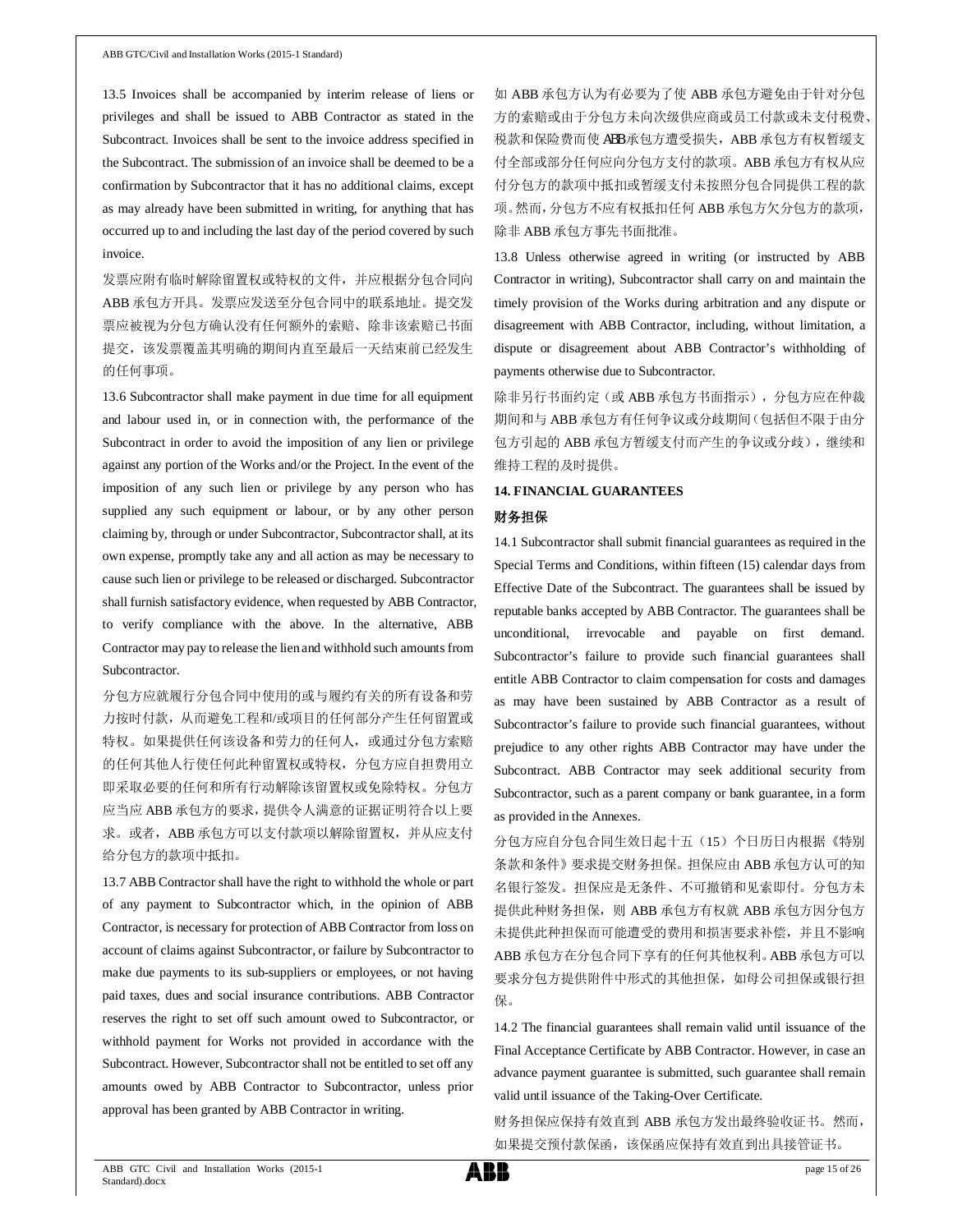14.3 In the event the Parties agree on increased prices, the financial guarantee shall be increased proportionally within twenty (20) calendar days from ABB Contractor's written confirmation of the increase of the respective prices, or otherwise the equivalent amount shall be deducted from each invoice and become reimbursable upon issuance of the Final Acceptance Certificate.

如果双方同意提高价格,财务担保应在 ABB 承包方书面确认相关 价格增加后的二十(20)个日历日内按比例提高,或相等金额应 从每张发票中被扣除,并在最终验收证书发出后变为可支付。

14.4 All costs related to financial guarantees shall be for the account of Subcontractor.

所有财务担保的费用应由分包方承担。

### **15. DOCUMENTATION**

### 文件

15.1 Subcontractor shall at its expense:

分包方应自担费用:

15.1.1 submit, as part of the Works, the Subcontractor Documentation. Delay in submitting the Subcontractor Documentation is regarded a delay in providing the Works and the consequences are as set out in Clause 7 (Time for Providing the Works, Delay);

提交工程包含的分包合同文件。延迟提交分包合同文件被视为延 迟提供工程,后果见第7条(提供工程时间、延迟);

15.1.2 prepare translation into English and/or any other language if so required by ABB Contractor;

如果 ABB 承包方要求,将文件翻译成英语和/或任何其他语言;

15.1.3 immediately upon receipt of Client's and/or ABB Contractor's technical specification, carefully check such specifications and Subcontractor shall promptly notify ABB Contractor of any errors, omissions or discrepancies found in such specifications. ABB Contractor shall not bear any costs or liability in relation to any errors, omissions or discrepancies which Subcontractor ought to have found during its check;

一旦收到客户和/或 ABB 承包方的技术说明,分包方立即仔细查 看该说明并应立即就该说明中的任何错误、疏漏或偏差迅速通知 ABB 承包方。ABB 承包方不对分包方应在检查中发现的任何错误、 疏漏或偏差承担任何费用或责任;

15.1.4 provide ABB Contractor with updated copies of the drawings ("as-built") and specifications showing all changes and modifications made during the execution of the Subcontract;

向 ABB 承包方提供更新的设计图的复印件("竣工图")和显示 执行分包合同中所有变更和修改的说明。

15.1.5 prior to (and as a condition for) issuance of the Taking-Over Certificate or, if earlier, at the dates set out in the Subcontract, furnish to ABB Contractor one set of drawings showing all changes during the provision of the Works.

在出具接管证书之前并且作为出具接管证书的一个条件, 或在分 包合同中规定的日期(如更早),向 ABB 承包方提供显示提供工 程中所有变更的图纸。

15.2 Where certificates are required, such certificates shall be submitted by and at the expense of Subcontractor. Such submittal shall be made in accordance with ABB Contractor's instructions. Certificates shall be subject to review and approval by ABB Contractor, and Subcontractor shall not provide the Works represented by such certificates without such review and approval. Certificates shall clearly identify the Works being certified and shall include but not be limited to the following information: Subcontractor's name, name of the item, manufacturer's name, and reference to the appropriate drawing, technical specification section and paragraph number, all as applicable. 当要求提交证书时,由分包方提交该证书并承担费用,并且根据 ABB 承包方的指示进行提交。证书应经 ABB 承包方的审核和批 准,未经该审核和批准,分包方不应提供该证书证明的工程。证 书应明确识别发证的工程并应包括但不限于以下信息:分包方名 称、项目名称、制造商名称、设计图参考、技术说明部分和段落 号(如都适用)。

15.3 All Subcontractor Documentation is subject to the provisions above as well as the review and approval by ABB Contractor.

所有分包方文件应遵守以上条款并经过 ABB 承包方审核和批准。

15.4 Subcontractor shall not be entitled to any compensation for Works provided prior to such approval to the extent that Works have to be modified in the result of comments from ABB Contractor.

在获得 ABB 承包方批准之前,分包方无权就按照 ABB 承包方的 要求和意见提供的工程进行修改而享有任何补偿。

15.5 ABB Contractor shall approve or comment on Subcontractor Documentation within the number of days after receipt specified in the Subcontract, provided that the Subcontractor Documentation is in a status that enables ABB Contractor to decide if the submitted Subcontractor Documentation is to be approved or revised.

如果分包方文件已经足以使 ABB 承包方决定是否批准或需要修 订,ABB 承包方收到文件后在分包合同中规定的时间内应批准或 对分包方文件提出意见。

15.6 Subcontractor Documentation commented upon by ABB Contractor shall be corrected and resubmitted for approval within seven (7) calendar days from the date of receipt of the comments by Subcontractor.

经 ABB 承包方提出意见的分包方文件应在分包方收到意见之日 起的七(7)个日历日内更正并重新提交供批准。

15.7 Reviews and approvals by ABB Contractor do not constitute formal and final acceptance of the details, general design, calculations, analyses, test methods, certificates, materials or other concerned items of the Works and do not relieve Subcontractor from full compliance

ABB GTC Civil and Installation Works (2015-1 Standard).docx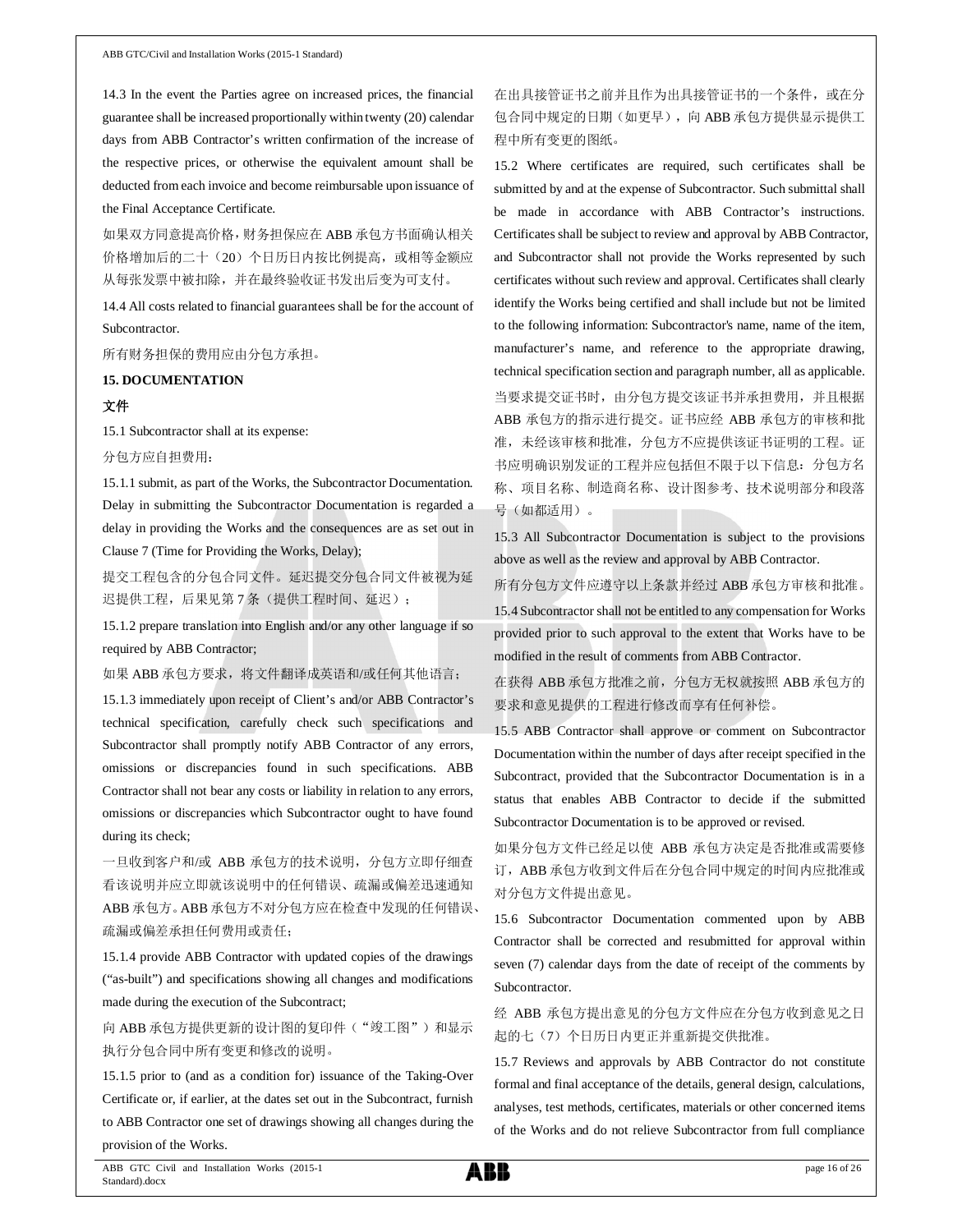with its contractual obligations. Final acceptance of the Works is exclusively subject to issuance of Final Acceptance Certificate.

ABB 承包方的审核和批准不构成对详细资料、整体设计、计算、 分析、测试方法、证书、物料或与工程相关的其他事项的正式和 最终验收,且不免除分包方完全符合合同的义务。对工程的最终 验收仅以最终验收证书为准。

15.8 Any drawings and documents provided by ABB Contractor to Subcontractor shall remain the exclusive property of ABB Contractor and may not be used by Subcontractor for any other purpose than performing the Subcontract. Such drawings and documents must not be copied, reproduced or transmitted in whole or in part to any third party without the prior written consent of ABB Contractor. All drawings and documents provided by ABB Contractor to Subcontractor shall be returned to ABB Contractor upon ABB Contractor's request.

ABB 承包方提供给分包方的任何设计图和文件应为 ABB 承包方 的排他性财产,不能被分包方用于履行分包合同外的其他目的用。 该设计图和文件未经 ABB 承包方事先书面同意不得整体或部分 地向任何第三方拷贝、复制或传播。ABB 承包方向分包方提供的 所有设计图和文件应在 ABB 承包方要求后归还给 ABB 承包方。

15.9 Subcontractor shall keep all Subcontractor Documentation at least for ten (10) years after issuance of the Taking-Over Certificate or any such longer time required by applicable law.

分包方应在发出接管证书后保存所有分包合同文件至少十(10) 年或根据法律要求保存更长时间。

# **16. LIABILITY AND INDEMNITY** 责任和赔偿

16.1 Subcontractor shall indemnify ABB Contractor and Client against all liabilities, losses, damages, injuries, cost, actions, suits, claims, demands, charges or expenses whatsoever arising in connection with death or injury suffered by persons employed by Subcontractor or any of its sub-suppliers.

分包方应就其或其任何次级供应商雇用的人员的死亡或伤害引起 的所有责任、损失、损害、伤害、费用、行动、诉讼、索赔、要 求、收费,向 ABB 承包方和客户进行补偿。

16.2 Without prejudice to applicable mandatory law or unless otherwise agreed between the Parties, Subcontractor shall compensate/indemnify ABB Contractor and Client for all liabilities, losses, damages, injuries, cost, actions, suits, claims, demands, charges or expenses whatsoever arising out of or in connection with the performance of the Subcontract and/or the Works (i) for Subcontractor's breaches of the Subcontract, and (ii) for any claim made by a third party (including employees of Subcontractor) against ABB Contractor in connection with the Works and to the extent that the respective liability, loss, damage, injury, cost or expense was caused by or arises from acts or omissions of Subcontractor and/or from the Works.

在不影响适用的强制性法律的情况下或除非双方之间另有约定, 分包方应就以下引起的或与之有关的所有责任、损失、损害、伤 害、费用、行动、诉讼、索赔、要求、收费或由履行分包合同和/ 或工程导致的或与之有关的费用, 向 ABB 承包方和客户进行赔偿/ 补偿:(1)分包方违反分包合同,和(2)第三方(包括分包方 员工)针对 ABB 承包方提出的与工程相关的任何索赔以及由分包 方的行为或疏忽和/或工程引起的相关责任、损失、损害、伤害、 费用或花费。

16.3 In the event of infringements of third party Intellectual Property Rights caused by or related to the Works:

若因工程导致的或与之有关的侵犯第三方知识产权:

16.3.1 Subcontractor shall reimburse ABB Contractor and Client for any liabilities, losses, damages, injuries, costs and expenses (including without limitation to any direct, indirect, or consequential losses, loss of profit and loss of reputation, and all interest, penalties and legal and other professional costs and expenses) arising out of such infringement. This obligation does not limit any further compensation rights of ABB Contractor or Client;

分包方应就该侵权引起的任何责任、损失、损害、伤害、费用、 花费(包括但不限于任何直接、间接或继发性损失、利润损失和 名誉损失,和所有利息、罚金和法律和其他专业费用和花费)向 ABB 承包方和客户进行补偿。此义务不限制 ABB 承包方和客户的 任何进一步索赔权利。

16.3.2 Without prejudice to ABB Contractor's right under the Subcontract, Subcontractor shall, upon notification from ABB Contractor, at Subcontractor's cost (i) procure for ABB Contractor the right to continue using the Works; (ii) modify the Works so that they cease to be infringing; or (iii) replace the Works by non-infringing Works.

在不损害 ABB 承包方在分包合同中权利的情况下,一旦 ABB 承 包方通知,分包方应自担费用(i) 为 ABB 承包方获得继续使用工 程的权利; (ii) 修改工程使之停止侵权; 或 (iii) 用不侵权的工程 代替侵权的工程。

16.4 Subcontractor shall be responsible for the acts, omissions, defaults, negligence or obligations of any of its sub-suppliers, its agents, servants or workmen as fully as if they were the acts, omissions, defaults, negligence or obligations of Subcontractor.

分包方应对其任何其次级供应商、代理、雇员或工人的行为、疏 漏、违约、疏忽或义务承担完全的责任,就如同这些行为、疏漏、 违约、疏忽或义务是分包方的行为。

16.5 ABB Contractor reserves the right to set off any indemnity/liability claims under the Subcontract against any amounts owed to Subcontractor.

ABB 承包方有权以分包合同下的任何补偿/责任抵销应付给分包 方的任何金额。

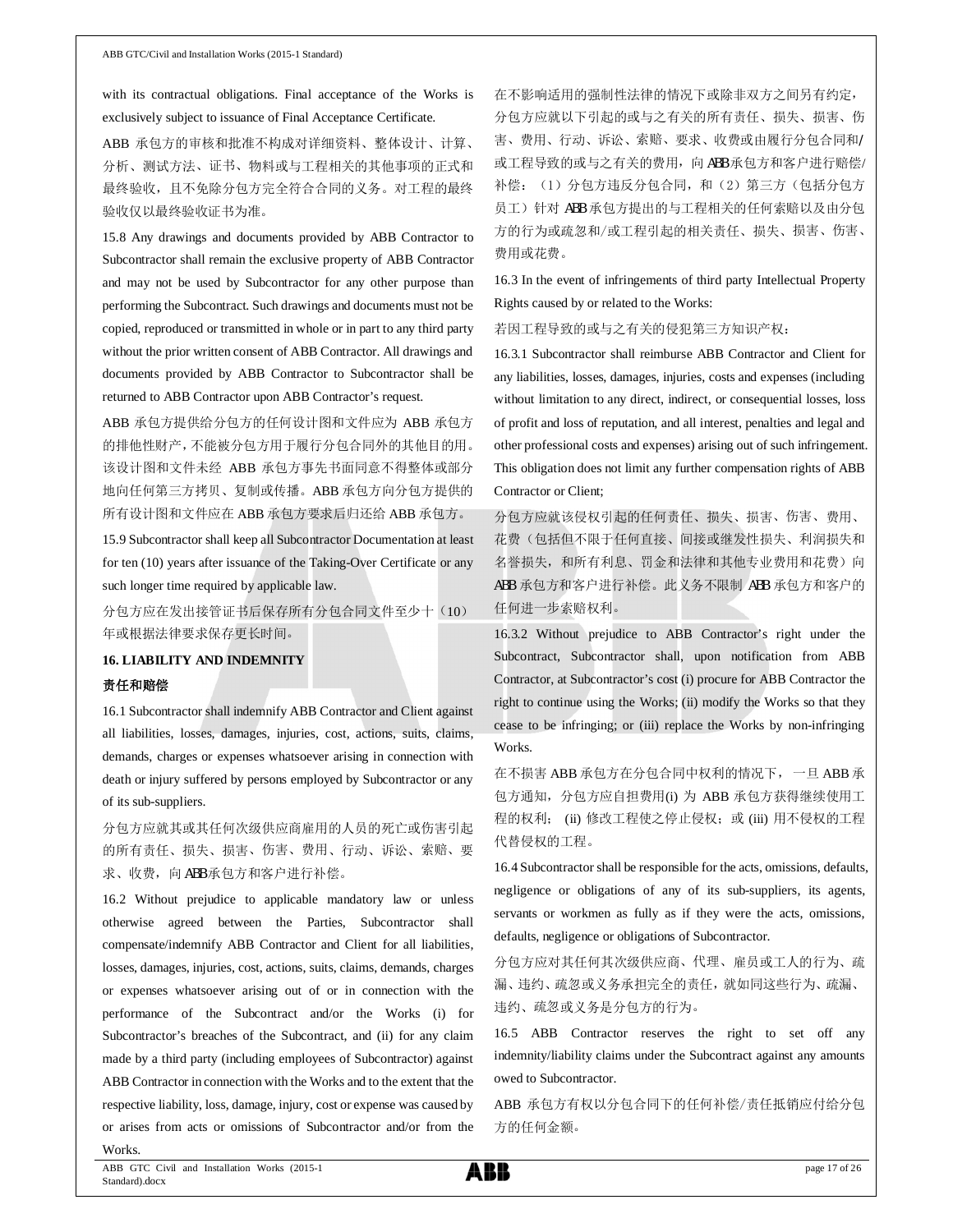16.6 For any indemnity obligations, Subcontractor shall defend ABB Contractor and/or Client at its cost against any third party claims upon ABB Contractor's request.

对于任何的补偿义务,应 ABB 承包方需求,分包方应自担费用为 ABB 承包方和/或客户就任何第三方索赔进行辩护。

### **17. INSURANCE**

### 保险

17.1 Until issuance of the Final Acceptance Certificate and as required in the Special Terms and Conditions, Subcontractor shall maintain at its expense with reputable and financially sound insurers acceptable to ABB Contractor the following type of insurances: public liability insurance, statutory worker's compensation/employer's liability insurance.

分包方应按《特别条款和条件》的要求并且出具最终验收证书之 前自担费用向 ABB 承包方接受的声誉和经济状况良好的保险公 司投保下列类型的保险:公众责任险、法定的工伤保险/雇主责任 险。

17.2 All insurance policies shall be endorsed to include ABB Contractor as additional insured and provide a waiver of insurer's right of subrogation in favour of ABB Contractor. All insurance policies and waivers of recourse shall, upon request by ABB Contractor, be extended to also similarly apply to Client. Subcontractor shall no later than Effective Date provide to ABB Contractor certificates of insurance covering such policies as well as confirmation that premiums have been paid. Subcontractor shall also provide upon ABB Contractor's request copies of such insurance policies.

所有保险单应把 ABB 承包方作为附加被保险人,并提供放弃向 ABB 承包方追偿的保险公司代位权弃权声明。所有对保险单增加 附加被保险人和放弃追偿权的要求,经 ABB 承包方要求同样适用 于客户。分包方应不迟于生效日向 ABB 承包方提供涵盖此保单的 保险证明并确认保险费已经支付。分包方应当经 ABB 承包方要求 提供该保险单的复印件。

17.3 In case of loss and damage related to the covers in Clause 17, any and all deductibles shall be for Subcontractor's account.

如果有与第 17 条规定的保险有关的损失或损害,任何和所有的免 赔额应由分包方承担。

17.4 Subcontractor shall furnish notice to ABB Contractor within thirty (30) calendar days of any cancellation or non-renewal or material change to the terms of any insurance.

分包方应在三十(30)个日历日内就任何针对本条款所要求的保 险的任何取消或不续保或实质变更通知 ABB 承包方。

17.5 All Subcontractor policies (except worker's

compensation/employer's liability) shall be considered primary insurance and any insurance carried by ABB Contractor shall not be called upon by Subcontractor's insurers to contribute or participate on the basis of contributing, concurrent, double insurance or otherwise.

所有分包方保险单(除了工伤保险/雇主责任险)应被视为首层保 险, ABB 承包方购买的任何保险不应被分包方承保人以保障相同 利益、同时存在、重复保险或其他原因为由要求分摊责任。

17.6 Should Subcontractor fail to provide insurance certificates and maintain insurance according to Clause 17, ABB Contractor shall have the right to procure such insurance cover at the sole expense of Subcontractor.

如果分包方未按照第 17 条提供保险证明和投保, ABB 承包方应 有权购买该保险,并由分包方独自承担费用。

17.7 Any compensation received by Subcontractor shall be applied towards the replacement and/or restoration of the Works.

分包方获得的任何赔偿应用于重置和/或恢复工程。

17.8 Nothing contained in this Clause 17 shall relieve Subcontractor of any liability under the Subcontract or any of its obligations to make good any loss or damage to the Works. The insured amounts can neither be considered nor construed as a limitation of liability.

第 17 条包含的任何内容不得免除分包方在分包合同下的任何责 任或对工程任何损失和损害的赔偿义务。投保额既不得被视为也 不得被解释为对责任的限制。

#### **18. TERMINATION**

#### 终止

18.1 Without prejudice to any other rights or remedies to which ABB Contractor may be entitled, ABB Contractor may terminate the Subcontract in the event that:

在不影响 ABB 承包方享有的任何其他权利和救济的情况下,ABB 承包方可在以下情况下终止分包合同:

18.1.1 Subcontractor commits a breach of its obligations under the Subcontract, and fails to remedy that breach within ten (10) calendar days (unless otherwise stated under the Subcontract) of receiving written notice from ABB Contractor requiring its remedy; or

分包方违反分包合同下的义务,并在接到 ABB 承包方要求补救的 书面通知后的十(10)个日历日内(除非分包合同中另有规定) 没有就违约进行补救;或

18.1.2 subject to Clause 7.3, the maximum amount of liquidated damages payable by Subcontractor is reached, or, subject to Clause 7.5, it is clear from the circumstances that a delay will occur in providing the Works which would entitle ABB Contractor to maximum liquidated damages; or

分包方根据第 7.3 条需支付的违约金达到最大额,或根据 7.5 条有 明显情形显示迟延提供工程并使ABB承包方可根据第7条索赔违 约金最大额;或

18.1.3 Subcontractor fails to provide, in response to demand by ABB Contractor, adequate assurance of Subcontractor's future performance,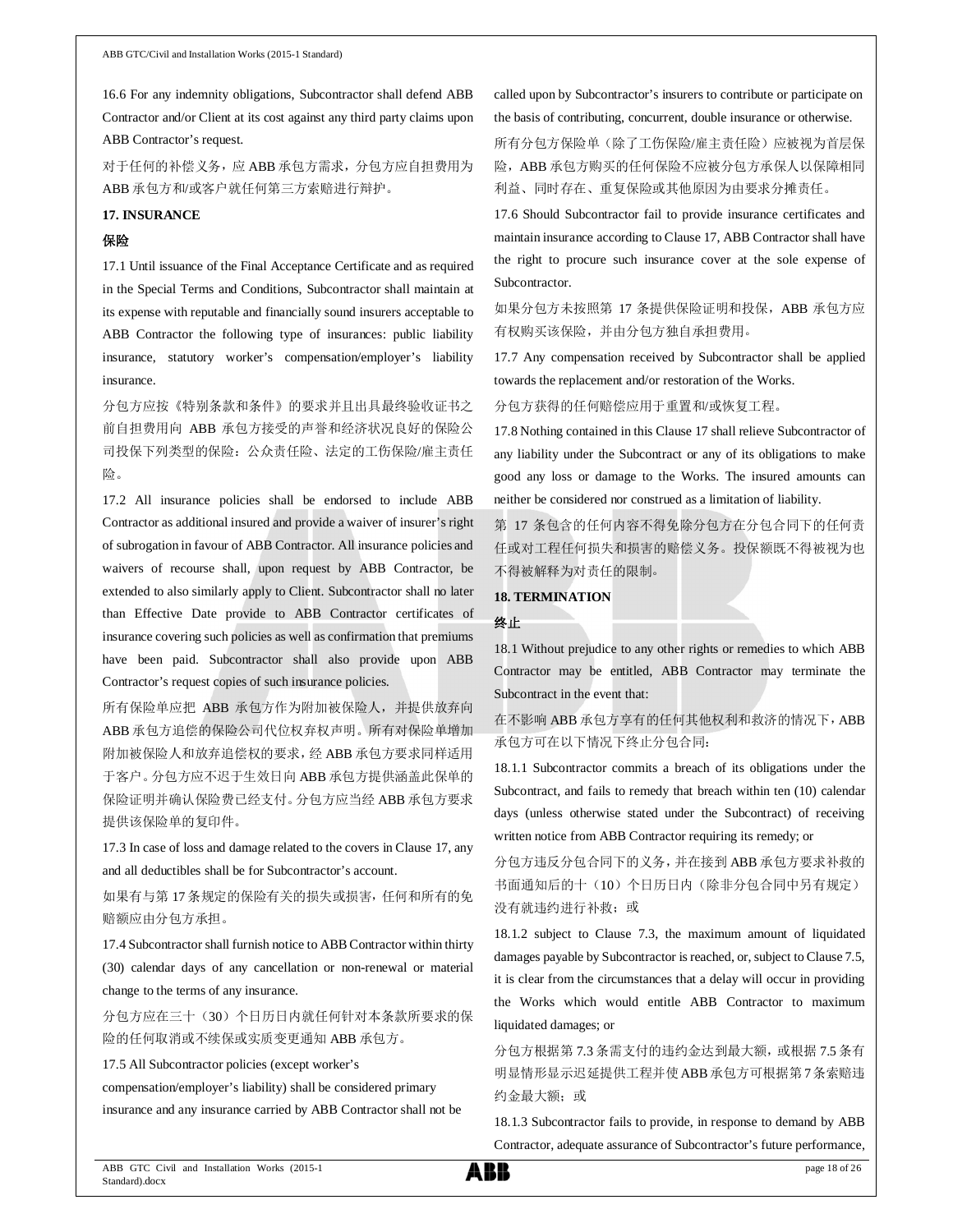whereby ABB Contractor shall be the sole judge of the adequacy of said assurance; or

分包方未能应 ABB 承包方要求为分包方未来的履约提供足够保 证, ABB 承包方应独立判断此种保证的足够性;或

18.1.4 there is any adverse change in the position, financial or otherwise, of Subcontractor, whereby and without limitation:

分包方的处境、财务或其他方面有任何不利变化,不限于以下情 形:

a) Subcontractor becomes insolvent; or

分包方破产;或

b) an order is made for the winding up of Subcontractor; or

分包方被命令清算;或

c) documents are filed with a court of competent jurisdiction for the appointment of an administrator of Subcontractor; or

指定分包方管理人的材料被提交至有管辖权的法院;或

d) Subcontractor makes any arrangement or composition with its creditors, or makes an application to a court of competent jurisdiction for the protection of its creditors in any way; or

分包方与其债权人做出任何安排或缔结任何协议,或为保护其债 权人以任何方式向有管辖权的法院提出申请;或

18.1.5 Subcontractor ceases, or threatens to cease, performing a substantial portion of its business, whether voluntarily or involuntarily, that has or will have an adverse effect on Subcontractor's ability to perform its obligations under the Subcontract; or

分包方无论自愿或非自愿地停止,或可能停止其主要业务,且已 经或将会对分包方履行分包合同下义务的能力造成或将造成不利 影响;或

18.1.6 any representation or warranty made by Subcontractor in the Subcontract is not true, or inaccurate and if such lack of truth or accuracy would reasonably be expected to result in an adverse impact on ABB Contractor, unless cured within ten (10) calendar days after the date of written notice of such lack; or

任何分包方在分包合同中的陈述或保证不真实或不准确,如果此 种缺乏真实性或准确性在合理预期下将对 ABB 承包方有不利影 响,除非此种缺乏真实或准确性在接到该书面通知后的十(10) 个日历日内被消除;或

18.1.7 there is a change of control of Subcontractor.

#### 分包方控制权变更。

18.2 Upon termination according to Clause 18.1, ABB Contractor shall be entitled to reclaim all sums which ABB Contractor has paid to Subcontractor under the Subcontract and to claim compensation for any costs, losses or damages incurred whatsoever in connection with such termination. Subcontractor shall at its own expense promptly remove from the Site all portions of the Works which are defective or otherwise not conforming with the Subcontract and which have not been corrected, unless removal is waived by ABB Contractor.

根据第 18.1 条终止后, ABB 承包方有权收回根据分包合同向分包 方支付所有款项,并有权就与终止有关的任何费用、损失或损害 要求赔偿。分包方应自担费用立即将所有有缺陷的或不符合分包 合同的、并且未被纠正工程的部分从现场移除,除非 ABB 承包方 放弃该移除。

18.3 If Subcontractor does not proceed with the removal of defective or non-conforming Works or the respective parts immediately upon written notice from ABB Contractor, ABB Contractor may (or may instruct a third party to) remove them and store them at the expense of Subcontractor. If Subcontractor does not pay the cost of such removal and storage within ten (10) calendar days thereafter, ABB Contractor may upon ten (10) additional calendar days' written notice sell such items at auction or at private sale and shall account for the net proceeds thereof, after deducting all the costs of such sale and other costs that should have been borne by Subcontractor. If such proceeds of sale do not cover all costs of sale and other costs which Subcontractor should have borne, the difference shall be charged to Subcontractor. If payments then or thereafter due to Subcontractor are not sufficient to cover such amount, Subcontractor shall pay the difference to ABB Contractor.

如果分包方在接到 ABB 承包方书面通知后未立即移除有缺陷的、 不符合要求的工程或相关部分, ABB 承包方可以(或可以指示第 三方)移除和储存它们,并由分包方承担费用。如果分包方在之 后的十(10)个日历日内不支付该移除和储存费用, ABB 承包方 在另行书面通知后的十(10)个日历日后通过拍卖或非拍卖直接 销售的方式卖掉这些货物,并且在扣减本应由分包方承担的所有 该销售费用和其他费用后,获得纯收入。如果该销售收入未涵盖 应由分包方承担的所有销售费用和其他费用,差额应向分包方收 取。如果之后分包方未足额支付, 则分包方应向 ABB 承包方支付 差额。

18.4 Upon termination according to Clause 18.1, ABB Contractor may complete the Subcontract or employ other suppliers to complete the Subcontract. Any such work shall be performed at Subcontractor's risk and expense. ABB Contractor shall have the right to take possession at Subcontractor's premises and/or at Site of any uncompleted part of the Works and use all Subcontractor Documentation, Subcontractor Equipment and other property provided (or to be provided) or used by Subcontractor and use it as ABB Contractor deems fit in order to complete the Works. If the cost to ABB Contractor for so completing the Works shall exceed the amount which would have been due to Subcontractor had the Works been completed by Subcontractor, Subcontractor shall pay the amount of such excess to ABB Contractor or it will be deducted from any money due or money that will become due to Subcontractor or from any of Subcontractor's guarantees.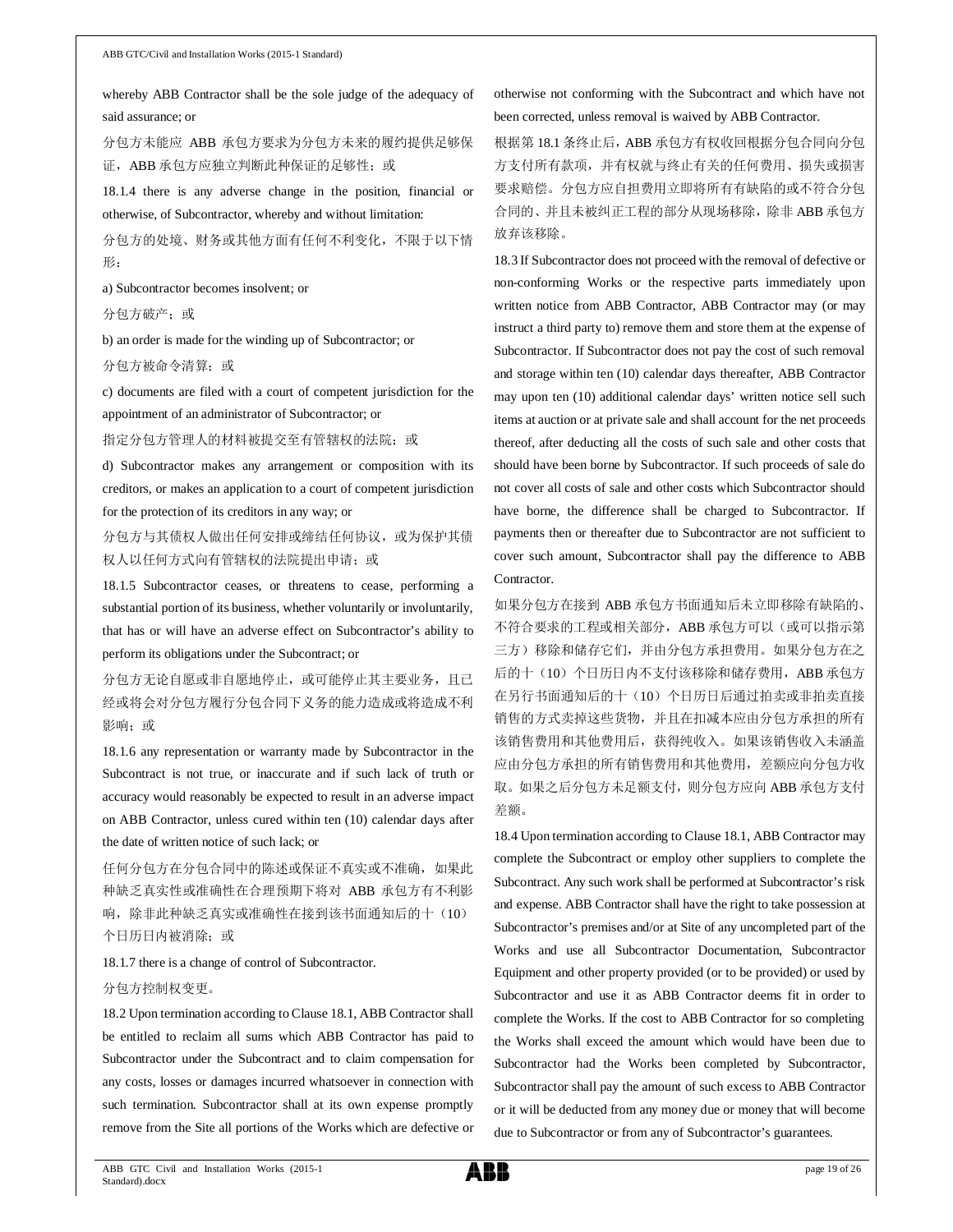一旦根据第 18.1 条终止后, ABB 承包方可以完成分包合同或雇佣 其他供应商来完成分包合同。任何此种工作的风险和费用由分包 方承担。ABB 承包方应有权在分包方的经营场址和/或在现场占有 任何未完成的工程的部分,和使用所有分包方文件、分包方设备 和分包方提供的(或将提供的)或使用的其他财产,并由 ABB 承 包方以其认为合适的方式完成工程。如果 ABB 承包方完成工程的 费用额超过分包方完成工程产生的费用,分包方应向 ABB 承包方 支付超过部分, 或从任何分包方到期或将到期款项, 或分包方的 担保中扣除。

18.5 Upon termination according to Clause 18.1, ABB Contractor shall have the right to enter into, and Subcontractor shall undertake to assign, any agreements with Subcontractor's sub-suppliers. Any costs related to such assignments of agreements with sub-suppliers from Subcontractor to ABB Contractor shall be for the account of Subcontractor.

根据第 18.1 条终止后, ABB 承包方应有权与分包方的次级供应商 签订任何协议,分包方应同意转让该协议。任何与次级供应商签 订协议方由分包方转变为 ABB 承包方有关的费用应由分包方承 担。

18.6 ABB Contractor has the right to terminate the Subcontract or parts of the Subcontract without cause at any time with immediate effect at its sole discretion by written notice to Subcontractor. Upon receipt of such notice Subcontractor shall stop all provision of the Works and performance of the Subcontract unless otherwise directed by ABB Contractor. ABB Contractor shall pay Subcontractor for the Works provided and for the materials purchased for execution of the Works before termination which cannot be used by Subcontractor for any other purposes (such materials will become property of ABB Contractor upon payment by ABB Contractor), and other verified, proven and direct additional expenses for discontinuing the Subcontract. However, in no event shall the total amount to be paid by ABB Contractor to Subcontractor exceed the amount of accumulated costs as stated in the Special Terms and Conditions, or in the absence thereof, the amount due and payable by ABB Contractor at the time of termination according to the Subcontract. Subcontractor shall have no further claim for compensation due to such termination. Claims for compensation of loss of anticipated profits are excluded.

ABB承包方有权在无理由的情况下自行决定随时书面通知分包方 终止分包合同的整体或部分,并立即生效。分包方一旦接到该通 知,应停止提供所有工程及停止履行分包合同,除非 ABB 承包方 另有指令。ABB 承包方在终止之前应就无法被分包方用于任何其 他目的(该物料在ABB承包方付款后将变成ABB承包方的财产) 的已提供工程和为完成工程而购买的物料向分包方支付费用,并 且向分包方支付为停止履行分包合同而产生的其他已核实已证明 的直接额外费用。然而, ABB 承包方向分包方支付的总额无论如 何不得超过在《特别条款和条件》中载明的累积费用总额,或如

没有该总额,不得超过 ABB 承包方根据分包合同在终止时应支付 的到期总额。分包方无权就该终止要求进一步补偿。排除预期利 润的补偿要求。

18.7 In case the Main Contract is terminated for reasons other than Subcontractor's performance and if ABB Contractor, as a result thereof, terminates the Subcontract, compensation to be paid to Subcontractor shall correspond to the compensation paid by Client to ABB Contractor for the respective part of the Subcontract.

如果主合同非因分包方履约行为的原因终止,并且如果 ABB 承包 方因此终止分包合同, ABB 承包方支付给分包方的补偿应与客户 就相关分包合同范围支付给 ABB 承包方的一致。

18.8 On termination of the Subcontract, Subcontractor shall immediately deliver to ABB Contractor all copies of information or data provided by ABB Contractor to Subcontractor for the purposes of the Subcontract. Subcontractor shall certify to ABB Contractor that Subcontractor has not retained any copies of such information or data. 分包合同终止后,分包方应立即向 ABB 承包方返还 ABB 承包方 就分包合同目的向分包方提供的所有信息或数据。分包方应向 ABB 承包方证明分包方没有保留任何此种信息或数据的副本。

18.9 On termination of the Subcontract, Subcontractor shall immediately deliver to ABB Contractor all specifications, programs and other information, data, and Subcontractor Documentation regarding the Works which exist in any form whatsoever at the date of such termination, whether or not then complete.

分包合同终止后,分包方应立即向 ABB 承包方返还所有说明书、 程序和其他信息、数据,和在终止时有关工程的以任何形式存在 的分包方文件(无论当时是否完成)。

18.10 Termination of the Subcontract, however arising, shall not affect or prejudice the accrued rights of the Parties as at termination, or the continuation of any provision expressly stated to survive, or implicitly surviving, termination.

分包合同无论因何原因终止,不应影响或损害双方在终止时享有 的权利,或任何明示或默示将于终止后继续有效的条款的效力。

### **19. COMPLIANCE, INTEGRITY**

#### 诚信合规

19.1 Subcontractor shall provide the Works in compliance with all relevant legislation, laws, rules, regulations, and codes of practice, guidance and other requirements of any relevant government or governmental agency. To the extent that such regulations are advisory rather than mandatory, the standard of compliance to be achieved by Subcontractor shall be in compliance with the generally accepted best practice of the relevant industry.

分包方应遵照所有相关法律、规则、法规、规范、指南以及任何 相关政府或政府机构的其他要求提供工程。如果这些规定是建议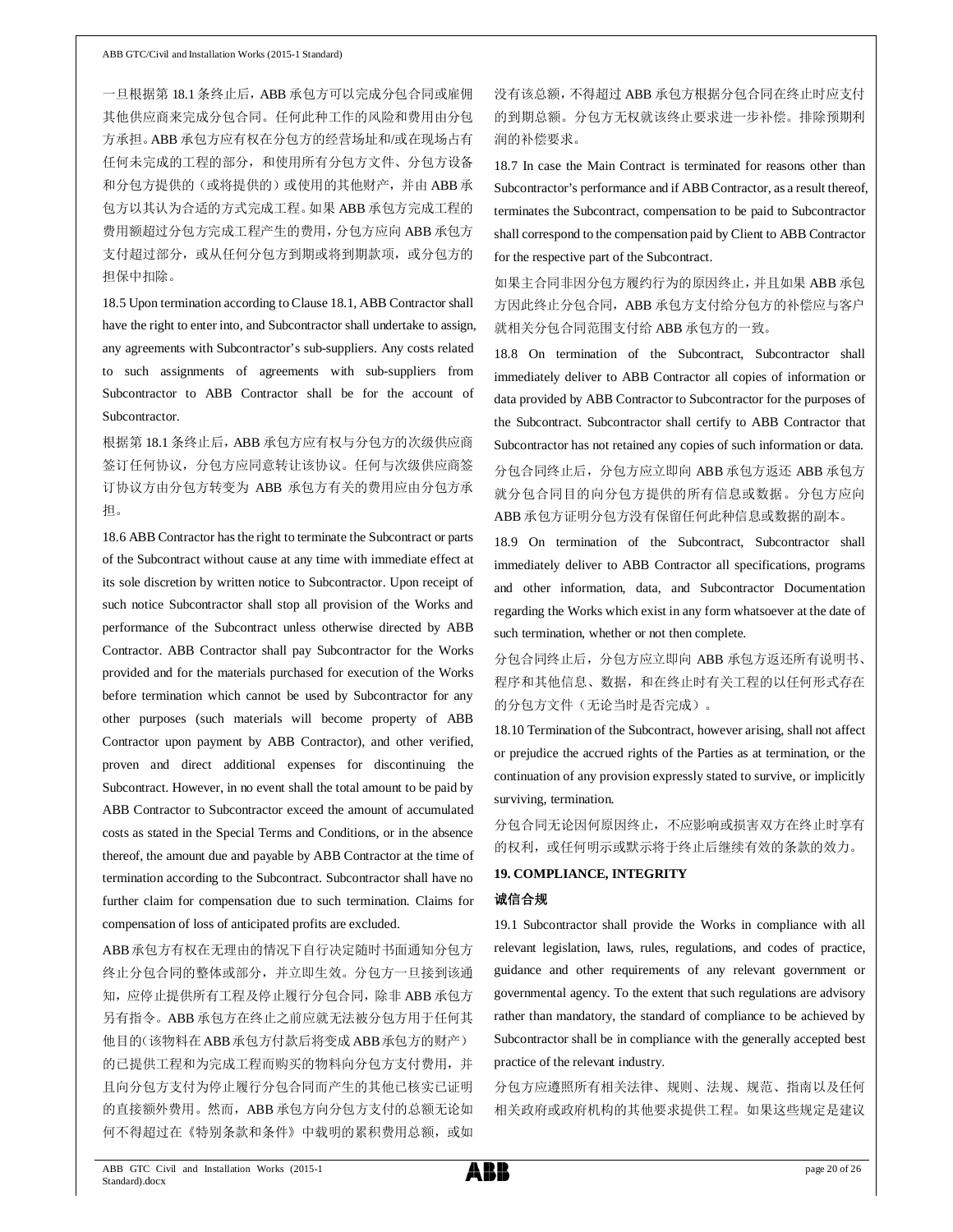### 性的而非强制性的,适用于分包方的合规标准应为遵守相关行业 公认的最佳做法。

19.2 Subcontractor must comply with the ABB Lists of Prohibited and Restricted Substances and with the reporting and other requirements regarding Conflict Minerals made available under **www.abb.com – Supplying – Material Compliance** or otherwise and shall provide ABB Contractor with respective documents, certificates and statements if requested. Any statement made by Subcontractor to ABB Contractor (whether directly or indirectly, e. g. where applicable via the ABB Supplier Registration and Pre-Qualification System) with regard to materials used for or in connection with the Works will be deemed to be a representation under the Subcontract.

分包方必须遵守《ABB 禁用和限制物质清单》规定,以及有关冲 突矿产的报告及其它要求,参见:**www.abb.com – Supplying –** Material Compliance, 或经要求应向 ABB 承包方提供相关文件、 证明和声明。任何分包方向 ABB 承包方做的关于使用于与工程有 关的材料之声明(无论是直接的还是间接的,例如通过 ABB 供应 商注册及预审系统(如适用)),将被视为分包合同下的一种陈 述。

19.3 Subcontractor represents and warrants that it is knowledgeable with, and is and will remain in full compliance with all applicable trade and customs laws, regulations, instructions, and policies, including, but not limited to, securing all necessary clearance requirements, proofs of origin, export and import licenses and exemptions from, and making all proper filings with appropriate governmental bodies and/or disclosures relating to the provision of services, the release or transfer of goods, hardware, software and technology to non U.S. nationals in the U.S., or outside the U.S., the release or transfer of technology and software having U.S. content or derived from U.S. origin software or technology.

分包方陈述并保证其熟知并将一直遵守所有适用的贸易和海关法 律、规定、指令以及政策,包括但不限于:向有管辖权的政府机 构获取所有必须的清关要求,来源地证明,向其取得进出口许可 和豁免,完成所有适当的备案,和/或披露有关向在美国境内的非 美国公民或美国境外提供服务,货物、硬件,软件和技术的转让 或转移,将含有与美国有关内容的或由美国原产的软件或技术衍 生的技术和软件进行转让或转移。

19.4 No material or equipment included in or used for the Works shall originate from any company or country listed in any relevant embargo issued by the authority in the country where the Works shall be used or an authority otherwise having influence over the equipment and material forming part of the Works. If any of the Works are or will be subject to export restrictions, it is Subcontractor's responsibility to promptly inform ABB Contractor in writing of the particulars of such restrictions.

若工程在某一国家使用或某一机构以任何方式对构成工程的设备 及材料有影响力, 则工程不应包含或已使用被该国家列于禁止或 限制贸易清单上的公司或国家的材料或设备。如果任何工程受到 或将要受到出口限制,分包方应负责立即书面告知 ABB 承包方有 关该等限制的详细情况。

19.5 Both Parties warrant that each will not, directly or indirectly, and that each has no knowledge that the other Party or any third parties will, directly or indirectly, make any payment, gift or other commitment to its customers, to government officials or to agents, directors and employees of each Party, or any other party in a manner contrary to applicable laws (including but not limited to the U. S. Foreign Corrupt Practices Act and, where applicable, legislation enacted by member states and signatories implementing the OECD Convention Combating Bribery of Foreign Officials), and shall comply with all relevant laws, regulations, ordinances and rules regarding bribery and corruption. Nothing in the Subcontract shall render either Party or any of its Affiliates liable to reimburse the other for any such consideration given or promised.

双方特此保证,任何一方不会,且未知悉另一方或任何第三方会, 直接或间接地,以违反相关法律(包括但不限于美国《反海外贿 赂法》以及适用的经合组织成员国为实施《禁止在国际商业交易 中贿赂外国政府官员公约》制定的立法)规定的方式,向各方或 任何他方客户、政府官员、双方的代理、董事和员工或任何第三 方付款、赠送礼物或做出其他承诺,并且双方应遵守所有有关贿 赂和腐败的法律、法规、条例和规定。分包合同的任何规定均不 使任何一方承担义务偿付另一方任何已给予的或承诺的此种对价。 19.6 Subcontractor herewith acknowledges and confirms that Subcontractor has received a copy of ABB's Code of Conduct and ABB's Supplier Code of Conduct or has been provided information on how to access both ABB Codes of Conduct online under **www.abb.com/Integrity**. Subcontractor is obliged and agrees to perform its contractual obligations in accordance with both ABB Codes of Conduct, including but without limitation to all employment, health, safety and environmental requirements specified therein.

分包方在此认可并确认,其已收到一份 ABB 的行为准则和《ABB 供应商行为准则》或已知悉如何在线获取 ABB 行为准则 (www.abb.com/Integrity)的信息。分包方有义务并同意按照 ABB的行为准则履行其合同义务,包括但不限于所列的所有雇佣、 健康、安全和环境要求。

19.7 ABB has established the following reporting channels where Subcontractor and its employees may report suspected violations of applicable laws, policies or standards of conduct: Web portal: **www.abb.com/Integrity – Reporting Channels**; telephone and mail address: specified on this Web portal.

ABB 已建立了如下报告渠道,分包方和其员工可以通过此渠道报 告可疑的违反适用的法律、政策或标准的行为:网址:

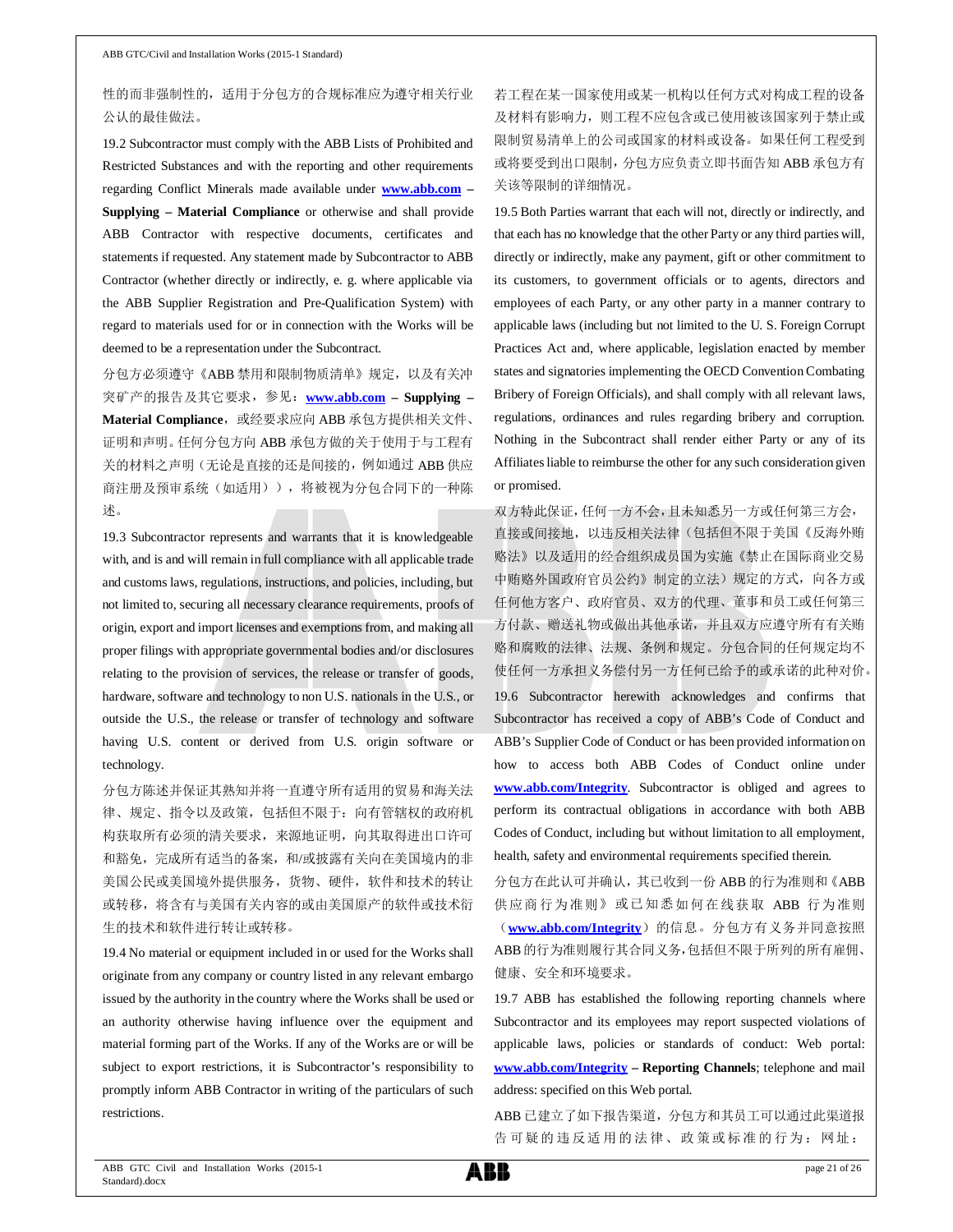**www.abb.com/Integrity – Reporting Channels**;电话和邮寄地址: 见网站。

19.8 Any violation of an obligation contained in this Clause 19 shall be a material breach of the Subcontract. Either Party's material breach shall entitle the other Party to terminate the Subcontract with immediate effect and without prejudice to any further right or remedies under such Subcontract or applicable law.

任何对第 19 条的义务的违反将是对分包合同的实质性违约。任何 一方实质性违约,另一方有权终止分包合同并立即生效,且不影 响其根据分包合同或适用的法律获得任何进一步的权利或救济。

19.9 Notwithstanding anything to the contrary contained in the Subcontract, Subcontractor shall, without any limitations, indemnify and hold harmless ABB Contractor from and against any liabilities, claim, proceeding, action, fine, loss, cost or damages arising out of or relating to any such violation of the above mentioned obligations and the termination of the Subcontract, or arising from export restrictions concealed by Subcontractor. With respect to export restrictions solely attributable to ABB Contractor's use of the Works, the now said commitment shall only apply to the extent Subcontractor has knowledge of or reasonably should have been aware of such use.

无论分包合同中有任何相关规定,分包方应无任何限制条件地赔 偿并使 ABB 承包方免受因其违反上述义务、终止分包合同, 或分 包方隐瞒出口限制而导致的或相关的任何责任、索赔、法律程序、 诉讼、罚款、损失和损害。仅因 ABB 承包方使用工程导致的出口 限制,此种承诺仅限于分包方已知晓或合理应已知晓的使用。

#### **20. ASSIGNMENT AND SUBCONTRACTING**

#### 转让和分包

20.1 Subcontractor shall neither novate nor assign, subcontract, transfer, nor encumber the Subcontract nor any parts thereof (including any monetary receivables from ABB Contractor) without prior written approval of ABB Contractor.

未经 ABB 承包方的事先书面批准,分包方不得代替、转让、分包、 转移或抵押分包合同或其任何部分(包括来自 ABB 承包方的任何 应收款)。

20.2 ABB Contractor may at any time assign, novate, encumber, subcontract or deal in any other manner with all or any of its rights or obligations under the Subcontract.

ABB承包方可随时将其分包合同项下的全部或任何权利或义务转 让、代替、抵押、分包或以其他方式进行交易。

#### **21. NOTICES AND COMMUNICATION**

#### 通知和通信

21.1 Any notice shall (unless otherwise agreed upon) be given in the language of the Subcontract by sending the same by registered mail, courier, fax or by e-mail to the address of the relevant Party as stated in the Subcontract or to such other address as such Party may have

notified in writing to the other for such purposes. E-mail and fax notices expressly require written confirmation issued by the receiving Party. Electronic read receipts may not under any circumstances be deemed as confirmation of notice. Electronic signatures shall not be valid, unless expressly agreed in writing by duly authorised representatives of the Parties.

任何通知都应(除非另行约定)以分包合同的语言通过挂号信、 快件、传真或电子邮件的方式发送至分包合同中说明的相关方的 地址或该方以书面形式通知另一方的其他地址。电子邮件和传真 通知明确要求接收方的书面确认。电子回执在任何情况下不能被 视作通知确认函。除非双方正式授权代表通过书面形式明确达成 一致,电子签名应无效。

21.2 ABB Contractor's and Subcontractor's representatives shall have weekly meetings at Site starting in the first week of execution of the Works at Site, or whenever requested by ABB Contractor, to discuss matters relating to the provision of the Works. Subcontractor is responsible to ensure that its representatives attending such meetings are fully competent and authorised to discuss and decide the respective matters relating to the provision of the Works, and have available all information and documents which may be required. ABB Contractor's representative shall prepare minutes for every meeting, the respective draft minutes shall be submitted to Subcontractor's representative for comments and approval by signing. Subcontractor's representative shall reply to the draft minutes within seventy-two (72) hours of receipt. If Subcontractor's representative does not reply or replies later, the draft minutes sent to Subcontractor's representative shall be regarded approved by Subcontractor and final.

ABB承包方和分包方的代表应自工程在现场开工后的第一个星期 开始, 在现场每周召开会议, 或在 ABB 承包方要求时召开会议, 讨论提供工程的相关事项。分包方负责保证其参加会议的代表能 完全胜任和有权限讨论和决定提供工程的相关事项,并拥有所需 的所有信息和文件。ABB 承包方的代表应准备每次会议记录, 相 关会议记录的草稿应提交分包方代表点评和签署认可。分包方代 表应在收到会议记录草稿后的七十二(72)个小时内回复。如果 分包方代表不回复或延迟回复,发送给分包方代表的会议记录草 稿应被视为已被分包方批准并定稿。

#### **22. WAIVERS**

#### 弃权

Failure to enforce or exercise, at any time or for any period, any term of the applicable ABB GTC/Civil and Installation Works or the Subcontract does not constitute, and shall not be construed as, a waiver of such term and shall not affect the right later to enforce such term or any other term herein contained.

在任何时间或任何期限未能实施或执行《ABB GTC/土建和安装工 程》或分包合同的任何条款,不构成且不应解释为放弃该条款, 并且不影响以后执行该条款或任何其他条款的权利。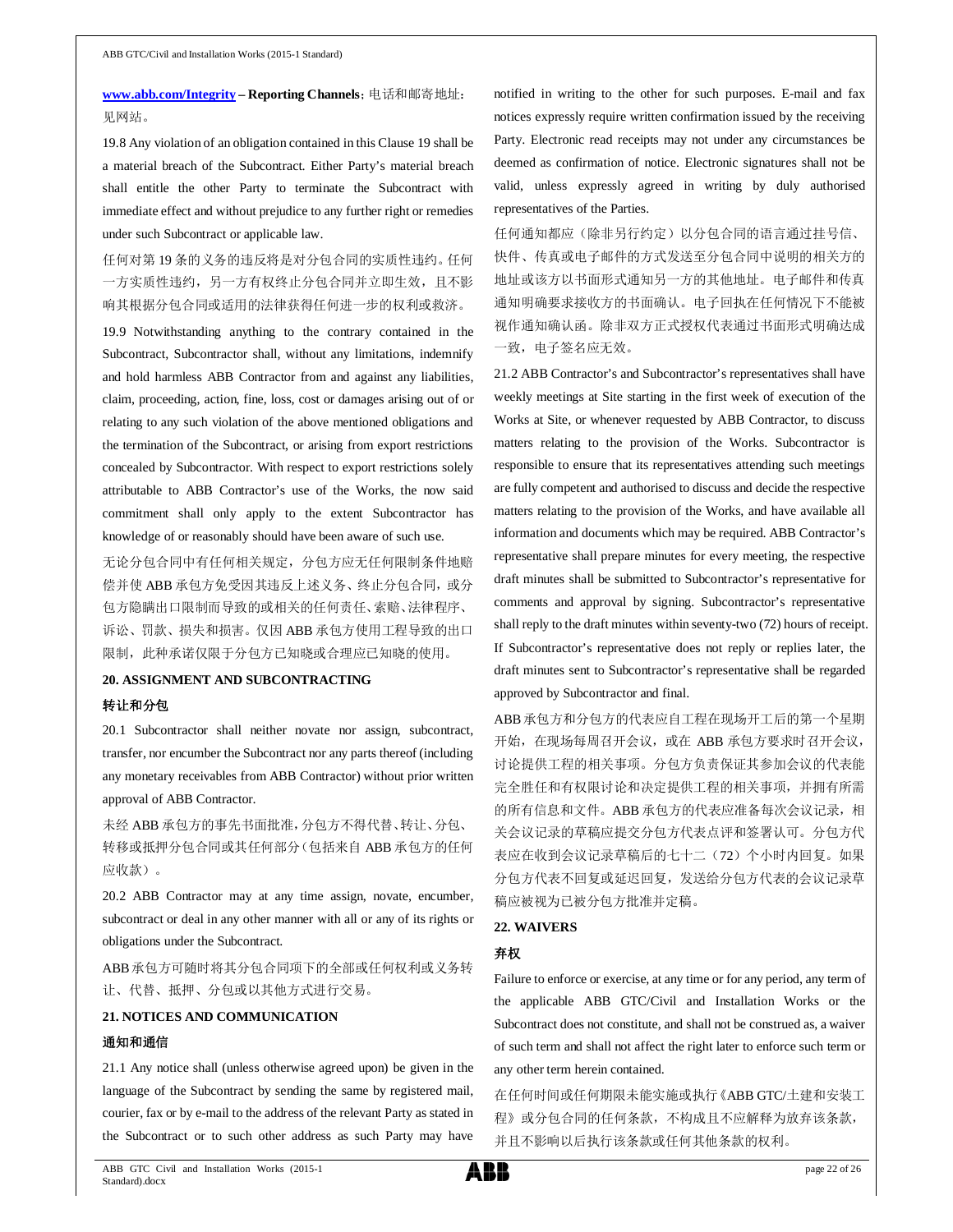# **23. GOVERNING LAW AND DISPUTE SETTLEMENT** 管辖法律和争议解决

23.1 The Subcontract shall be governed by and construed in accordance with the laws of the country (and/or the state, as applicable) of ABB Contractor's legal registration, however under exclusion of its conflict of law rules and the United Nations Convention on International Sale of Goods.

分包合同应受 ABB 承包方注册国(和/或州,若适用)的法律管 辖并据其予以解释,《联合国国际货物销售合同公约》和其冲突 法规则不适用。

23.2 For domestic dispute resolution matters, whereby ABB Contractor and Subcontractor are registered in the same country, any dispute or difference arising out of or in connection with the Subcontract, including any question regarding its existence, validity or termination or the legal relationships established by the Subcontract, which cannot be settled amicably or by mediation, shall be submitted to the jurisdiction of the competent courts at the place of ABB Contractor's registration, unless other courts or arbitration are agreed in writing between the Parties.

对于在同一国家注册的 ABB 承包方和分包方所发生的国内争议 解决事宜,任何分包合同导致或与之相关的争议或差异,包括任 何关于其存在、有效性或终止或由此形成的法律关系的问题,如 果不能友好协商或调解解决,应提交 ABB 承包方注册地的管辖法 院进行判决,除非双方通过书面形式就其他法院或仲裁达成一致。

23.3 For cross border dispute resolution matters, whereby ABB Contractor and Subcontractor are registered in different countries, unless agreed otherwise in writing between the Parties, any dispute or difference arising out of or in connection with the Subcontract, including any question regarding its existence, validity or termination or the legal relationships established by the Subcontract, which cannot be settled amicably or by mediation, shall be finally settled under the Rules of Arbitration of the International Chamber of Commerce by three arbitrators appointed in accordance with the said Rules. The place of arbitration shall be the location where ABB Contractor is registered, unless otherwise agreed in writing. The language of the proceedings and of the award shall be English. The decision of the arbitrators shall be final and binding upon both Parties, and neither Party shall seek recourse to an ordinary state court or any other authority to appeal for revisions of the decision.

对于在不同国家注册的 ABB 承包方和分包方所发生的跨国争议 解决事宜,除非双方另外通过书面形式达成一致,否则任何由分 包合同导致或与之相关的争议或差异,包括任何关于其存在、有 效性或终止或由此形成的法律关系的问题,如果不能友好协商或 调解解决,应按照《国际商会仲裁规则》由遵照该规则指定的三 名仲裁员进行最终裁决。仲裁地应为 ABB 承包方的注册地,除非 另外通过书面形式达成一致。仲裁程序和裁决语言应为英语。仲

# 裁员的裁决应是终局裁决,并对双方均具约束力。任何一方都不 应向普通州法院或任何其他权威机构上诉改变原裁决。

23.4 Subcontractor shall keep such contemporary records as may be necessary to substantiate any claim. Without admitting ABB Contractor's liability, ABB Contractor may, after receiving any claim notice from Subcontractor, monitor the record-keeping and instruct Subcontractor to keep further contemporary records. ABB Contractor shall be entitled either itself or using such reputable and competent agents or representatives as it may authorize to audit the systems and retain records of Subcontractor specific to the Subcontract and Subcontractor shall ensure that ABB Contractor has similar rights to audit the systems and retain the records of any Subcontractor's sub-suppliers. No such audit or inspection shall relieve Subcontractor of liability or responsibility.

分包方应保存证实索赔所需的同期记录。在不承认 ABB 承包方责 任前提下, ABB 承包方可以在接到分包方的任何索赔通知后, 监 督保存记录和指导分包方保存进一步的同期记录。ABB 承包方应 有权自行或使用其授权的知名的和能胜任的代理或代表予以审计 系统和保存分包方的分包合同项下的记录,并且分包方保证 ABB 承包方有类似的审计系统和保存分包方的任何次级供应商记录的 权利。该审计和检查不应免除分包方的责任和职责。

# **24. CONFIDENTIALITY, DATA SECURITY, DATA PROTECTION**

#### 保密、数据安全、数据保护

24.1 Subcontractor shall: 分包方应

24.1.1 Unless otherwise agreed in writing, keep in strict confidence all ABB Contractor Data and any other information concerning ABB Contractor's or its Affiliates' business, its products and/or its technologies which Subcontractor obtains in connection with the Works to be provided (whether before or after acceptance of the Subcontract). Subcontractor shall restrict disclosure of such confidential material to such of its employees, agents or subcontractors or other third parties as need to know the same for the purpose of the provision of the Works to ABB Contractor. Subcontractor shall ensure that such employees, agents, subcontractors or other third parties are subject to and comply with the same obligations of confidentiality as applicable to Subcontractor and shall be liable for any unauthorized disclosures;

除非另行书面约定,分包方对其获得的所有关于工程(无论是接 受分包合同之前或之后)的 ABB 承包方数据和其他任何关于 ABB 承包方或其关联公司业务、产品和/或技术的信息进行严格保密。 分包方应对因向 ABB 承包方提供工程之目的而需知晓此类保密 材料的分包方的员工、代理或分包商或其他第三方限制披露此类 保密材料。分包方应保证这些员工、代理或分包商或其他第三方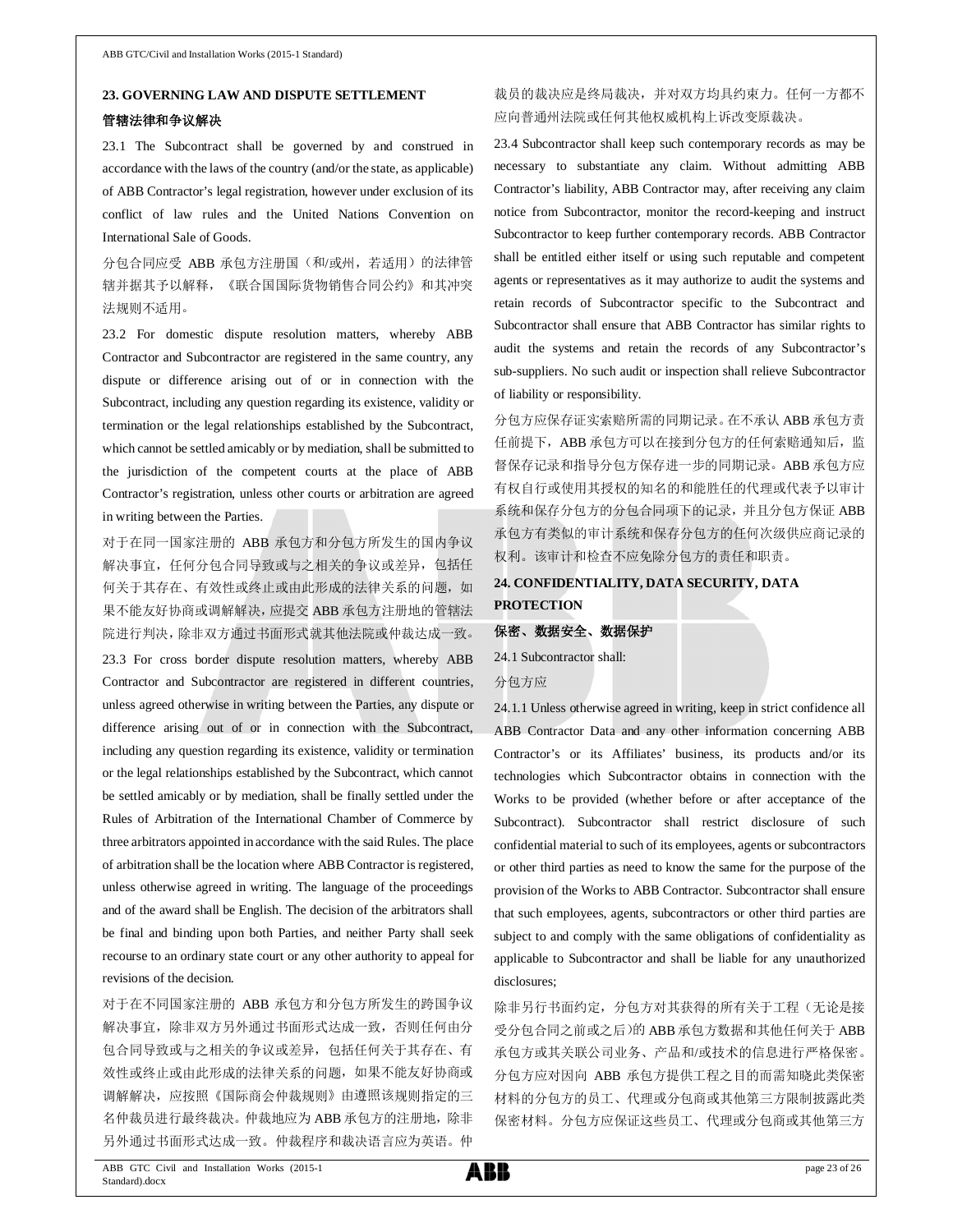### 遵守和符合适用于分包方的同样的保密义务,并应对任何未经授 权的披露负责;

24.1.2 Apply appropriate safeguards, adequate to the type of ABB Contractor Data to be protected, against the unauthorised access or disclosure of ABB Contractor Data and protect such ABB Contractor Data in accordance with the generally accepted standards of protection in the related industry, or in the same manner and to the same degree that it protects its own confidential and proprietary information – whichever standard is higher. Subcontractor may disclose confidential information to "Permitted Additional Recipients" (which means Subcontractor's authorised representatives, including auditors, counsels, consultants and advisors) provided always that such Permitted Additional Recipients sign with Subcontractor a confidentiality agreement with terms substantially similar hereto or, where applicable, are required to comply with codes of professional conduct ensuring confidentiality of such information;

使用足以保护 ABB 承包方数据的合适的保护措施防止未经授权 的获取或披露 ABB 承包方数据,根据相关行业通常接受的保护标 准保护 ABB 承包方数据,或与保护其自有保密和专有信息相同方 式和相同程度保护数据-以较高者为准。分包方可向"例外许可接 收者"(指分包方授权的代表,包括审计师、顾问、咨询师和提 供建议者)披露保密信息,前提为此种例外许可接收者与分包方 签署条款与本合同实质相似的保密协议,或须遵守确保信息保密 的专业行为准则(如适用);

24.1.3 Not (i) use ABB Contractor Data for any other purposes than for providing the Works, or (ii) reproduce the ABB Contractor Data in whole or in part in any form except as may be required by the respective contractual documents, or (iii) disclose ABB Contractor Data to any third party, except to Permitted Additional Recipients or with the prior written consent of ABB Contractor;

不应(i)为非提供工程之目的使用 ABB 承包方数据; 或(ii) 以任何 形式全部或部分复制 ABB 承包方数据,除非该等复制是履行相关 合同文件所需的;(iii) 向任何第三方披露 ABB 承包方数据, 向例 外许可接收方披露和 ABB 承包方事先书面同意除外;

24.1.4 Install and update at its own costs required adequate virus protection software and operating system security patches for all computers and software utilized in connection with providing the Works;

自担费用为与提供工程有关的所有电脑和软件安装和更新所需的 足够的病毒防护软件和操作系统安全补丁;

24.1.5 Inform ABB Contractor without delay about suspicion of breaches of data security or other serious incidents or irregularities regarding any ABB Contractor Data.

将对于违反数据安全的怀疑或其他严重事件或任何和 ABB 承包 方数据有关的不寻常事件毫不迟延地 通知 ABB 承包方。

24.2 Subcontractor agrees that ABB Contractor shall be allowed to provide any information received from Subcontractor to any Affiliate of ABB Contractor. Subcontractor shall obtain in advance all necessary approval or consent for ABB Contractor to provide such information to ABB Contractor's Affiliates if such information is confidential for any reason or subject to applicable data protection or privacy laws and regulations.

分包方同意 ABB 承包方可以向 ABB 承包方的任何关联公司提供 来自于分包方的任何信息。如果此种信息出于任何原因是保密的 或须遵守适用的数据保护或隐私法律法规,对于 ABB 承包方向 ABB 承包方的关联公司提供此种信息,分包方应事先获得所必要 的批准或同意。

24.3 In case the type of ABB Contractor Data affected is particularly sensitive and therefore, according to ABB Contractor's opinion, requires a separate confidentiality and non-disclosure agreement, Subcontractor agrees to enter into such agreement. The same applies with regard to data privacy topics which are not covered by this Clause 24 and which may require a separate data processing agreement according to applicable laws and regulations.

如果受影响的 ABB 承包方数据特别敏感, 须根据 ABB 承包方的 意见另行签订保密和不披露协议,分包方同意签署此协议。此情 况同样适用于未被第 24 条涵盖但根据适用的法律法规需另行签 订数据处理协议的数据隐私主题。

24.4 The obligations under this Clause 24 exist for an indefinite period of time and therefore shall survive the expiration or termination of the Subcontract for any reason.

无论分包合同因何种原因到期或终止,第 24 条的义务应保留并一 直有效。

#### **25. SEVERABILITY**

#### 可分割性

The invalidity or unenforceability of any term or of any right arising pursuant to the Subcontract shall not adversely affect the validity or enforceability of the remaining terms and rights. The respective terms or rights arising pursuant to the Subcontract shall be given effect as if the invalid, illegal or unenforceable provision had been deleted and replaced by a provision with a similar economic effect to that of the deleted provision if this can be achieved by another provision.

分包合同项下的任何条款或权利无效或不可实施不应对剩余条款 和权利的有效性或可实施性造成不利影响。若另一条款可以达成 被删除条款效力,分包合同中的相关条款或权利应给予效力,如 同无效、非法或不可实施条款已被删除并以具有类似经济效果的 条款取代。

**26. SURVIVAL**

续效性